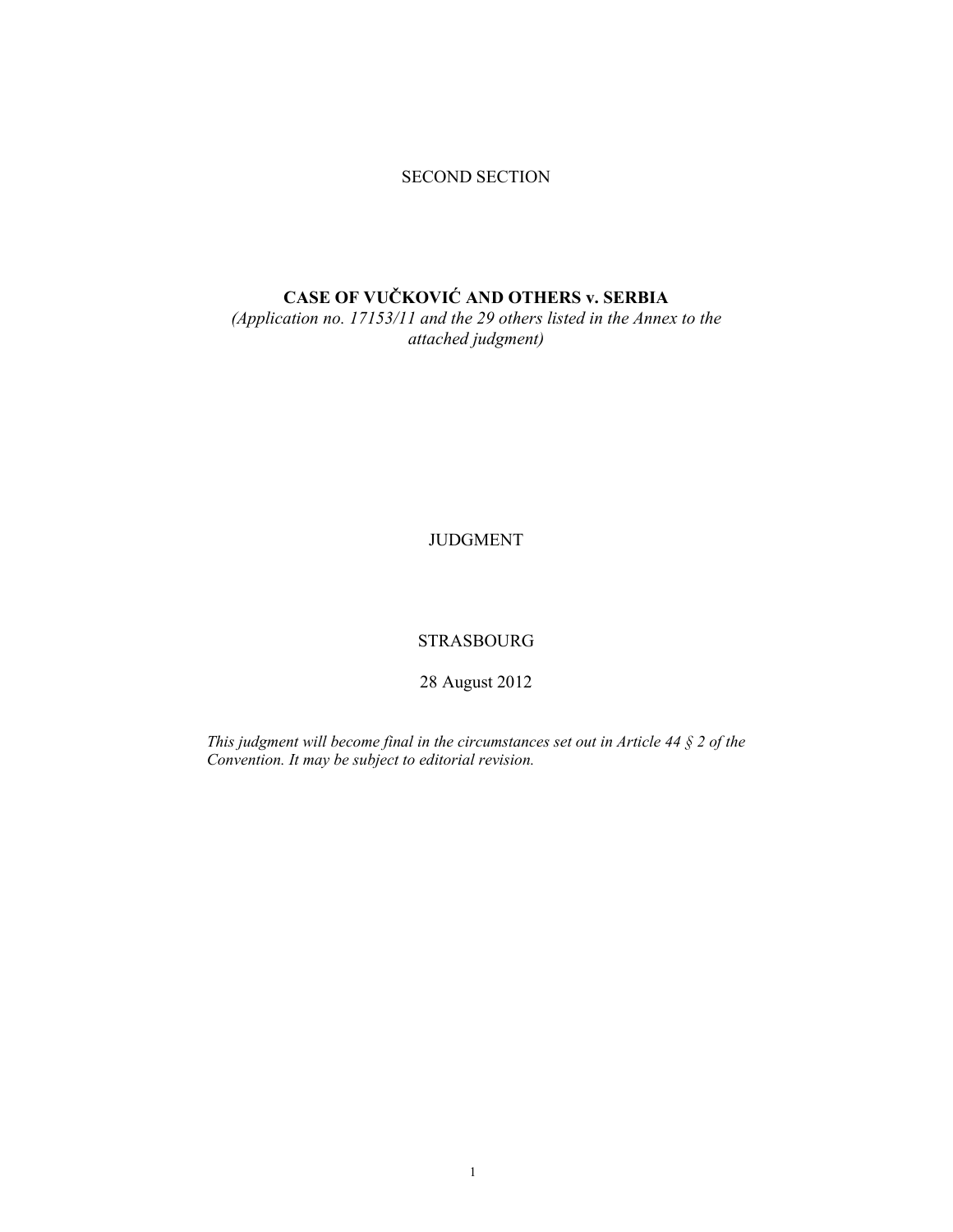**In the case of** Vučković and Others v. Serbia**,** 

The European Court of Human Rights (Second Section), sitting as a Chamber composed of:

 Françoise Tulkens, *President,*  Danutė Jočienė, Dragoljub Popović,

Isabelle Berro-Lefèvre,

András Sajó,

Işıl Karakaş,

Guido Raimondi, *judges,*

and Françoise Elens-Passos, *Deputy Section Registrar*,

Having deliberated in private on 10 July 2012,

Delivers the following judgment, which was adopted on that date:

### PROCEDURE

1. The case originated in thirty separate applications against Serbia lodged with the Court under Article 34 of the Convention for the Protection of Human Rights and Fundamental Freedoms ("the Convention") on 14 February 2011. The applicants' were all Serbian nationals, and their further personal details are set out in the Annex to this judgment.

2. The applicants were represented by Mr S. Aleksić, a lawyer practising in Niš. The Serbian Government ("the Government") were represented by their Agent, Mr S. Carić.

3. The applicants complained about discrimination and inconsistent domestic case-law as regards the payment of *per diems* granted to all reservists who had served in the Yugoslav Army between March and June 1999.

4. On 24 August 2011 the applications were communicated to the Government. It was also decided to rule on their admissibility and merits at the same time (Article 29 § 1).

## THE FACTS

### I. THE CIRCUMSTANCES OF THE CASE

5. The facts of the case, as submitted by the parties, may be summarised as follows.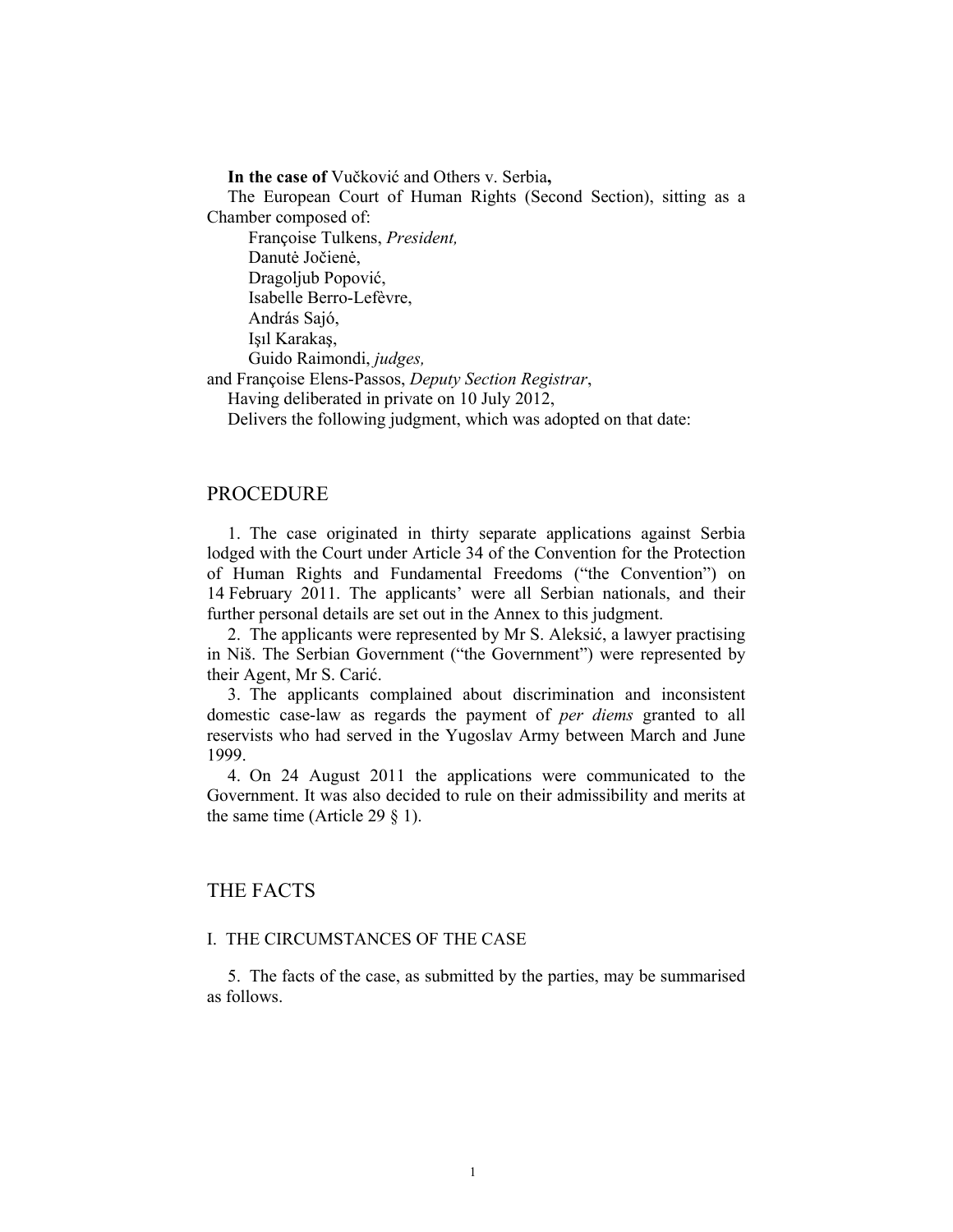#### **A. The context and the proceedings brought by the applicants**

6. The applicants were all reservists who had been drafted by the Yugoslav Army in connection with the North Atlantic Treaty Organisation's intervention in Serbia. They remained in military service between March and June 1999, and were thus entitled to a certain *per diem*, as recognised in a number of decisions and orders of April 1999 signed by the then Chief of Staff of the Yugoslav Army. These decisions and orders were themselves based on the relevant bylaws adopted in accordance with the armed services legislation, specifically the Army Rules on the Reimbursement of Expenses (*Pravilnik o naknadi putnih i drugih troškova u Vojsci Jugoslavije*) as amended in March 1999.

7. However, following the demobilisation the Government refused to honour their obligation to the reservists, including the applicants.

8. The reservists subsequently organised a series of public protests, some of which ended in open confrontation with the police. Ultimately, following protracted negotiations, on 11 January 2008 the Government reached an agreement with some of the reservists, in particular those residing in the municipalities of Kuršumlija, Lebane, Bojnik, Žitorađa, Doljevac, Prokuplje and Blace, whereby the latter were guaranteed payment in six monthly instalments. This payment was to be effected through their respective municipalities, aggregate sums having been specified per each municipality. The said municipalities were chosen because of their "underdeveloped" status, implying the reservists' indigence. For their part, the reservists in question accepted to renounce all of their outstanding claims based on their military service in 1999 which were still pending before the civil courts, as well as any other claims in this connection. It was, lastly, stipulated that the criteria for the distribution of the "financial aid" in question shall be set out by a Commission consisting of local government representatives and the representatives of the reservists themselves.

9. The applicants, just like all other reservists without a registered residence in the listed municipalities, could not benefit from the agreement of 11 January 2008.

10. On 26 March 2009 the applicants therefore filed a civil claim against the respondent State, seeking payment of their *per diems* and alleging discrimination.

11. On 8 July 2010 the Court of First Instance (*Osnovni sud*) in Niš ruled against the applicants. In so doing, it acknowledged the valid legal basis of their claim but noted that, as pointed out by the respondent, the applicable prescription period had been three years as of their demobilisation, in accordance with Article 376 § 1 of the Obligations Act. The applicants' claim had thus been filed out of time.

12. On 16 November 2010 the Appeals Court (*Apelacioni sud*) in Niš upheld this judgment on appeal, and it thereby became final. In its reasoning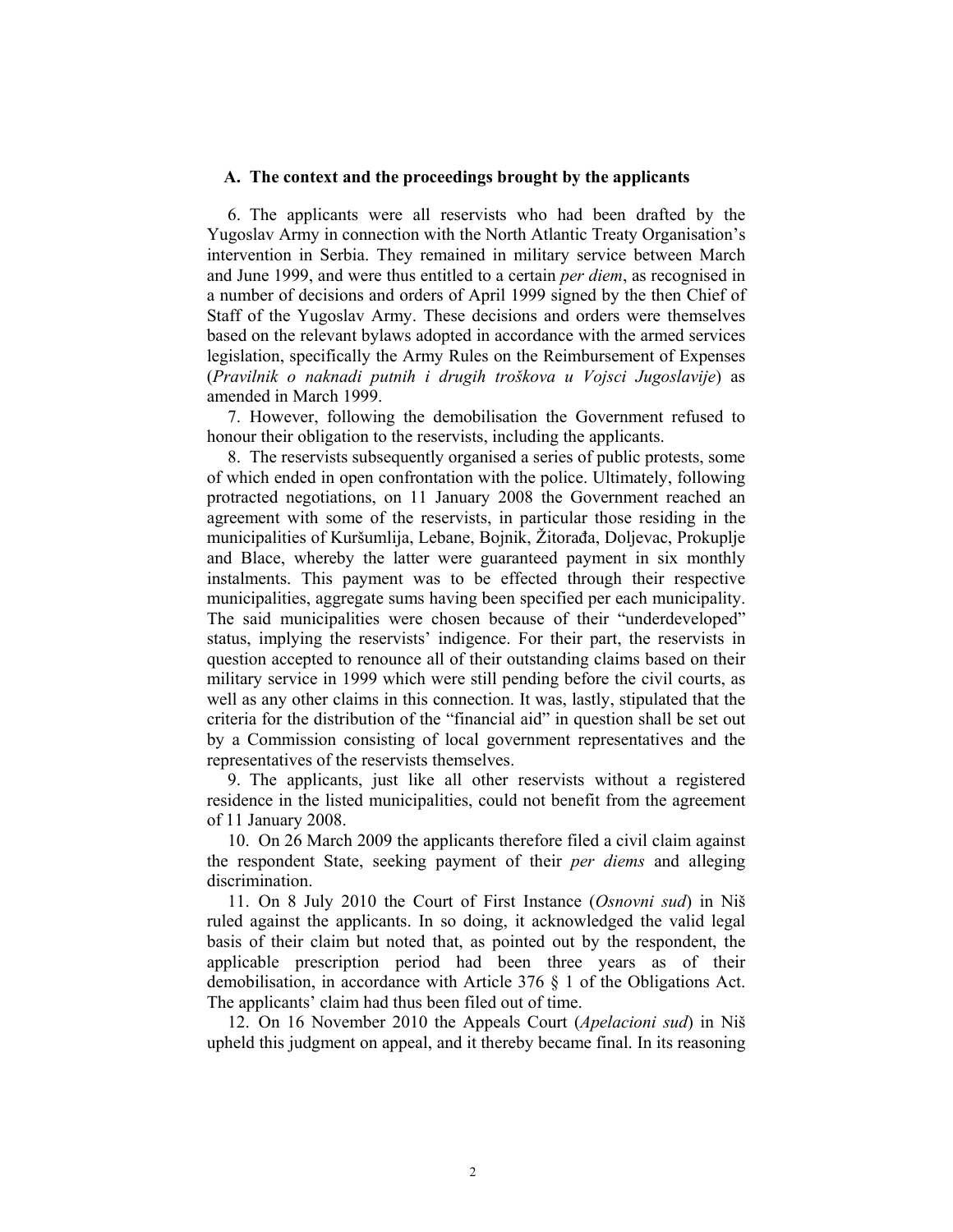the Appeals Court noted that both the three-year and the five-year prescription periods provided in Article 376 §§ 1 and 2 of the Obligations Act had already elapsed before the applicants filed their civil claim (see paragraph 40 below).

13. Having been served with the Appeals Court's decision, on 21 January 2011 the applicants lodged a further appeal with the Constitutional Court (*Ustavni sud*). Therein they maintained, *inter alia*, that the impugned judgment of the Appeals Court in Niš was inconsistent with numerous judgments adopted by the other appellate courts in Serbia – i.e. the district courts (*okružni sudovi*) while they existed, as well as the high courts and the appeals courts (*viši i apelacioni sudovi*) thereafter – which on the same facts applied a longer, ten-year, prescription period and thus ruled in favour of the plaintiffs (see Article 371 of the Obligations Act at paragraph 39 below). The applicants also referred to the agreement concluded between the Government and some of the reservists of 11 January 2008, which agreement excluded all of the remaining reservists including themselves.

14. The proceedings before the Constitutional Court are still pending.

#### **B. Other civil suits**

15. Between 2002 and early March 2009 the first instance and appellate courts across Serbia ruled both in favour of the reservists in a situation such as the applicants' and against them, relying on the three-year/five-year or the ten-year prescription periods respectively.

16. In the meantime, in 2003 and 2004, the Supreme Court adopted two legal opinions (*pravna shvatanja*), both of which implied that the applicable prescription period should be three/five years pursuant to Article 376 §§ 1 and 2 of the Obligations Act (see paragraphs 40, 43 and 44 below).

17. It was also alleged by the Government that the Supreme Court had adopted a further legal opinion on the matter in 2009, to the same effect but in more specific terms, but no such opinion has ever been published in its official Bulletin (*Bilten sudske prakse*).

18. Between 25 February 2010 and 15 September 2011 various appellate courts substantively ruled in compliance with the Supreme Court's opinions of 2003 and 2004 (see, for example, the decisions of the High Court in Kraljevo, Gž. 1476/11 of 15 September 2011; the High Court in Valjevo, Gž. 252/10 of 25 February 2010, 806/10 of 27 May 2010, 1301/10 of 30 September 2010, 1364/10 of 4 November 2010 and 355/11 of 24 March 2011; the High Court in Kruševac, Gž. 38/11 of 27 January 2011, 282/11 of 7 April 2011 and 280/11 of 26 April 2011; as well as the Appeals Court in Niš, Gž. 2396/10 of 23 June 2010, 3379/2010 of 2 July 2010, 2373/2010 of 21 July 2010 and 4117/2010 of 30 November 2010).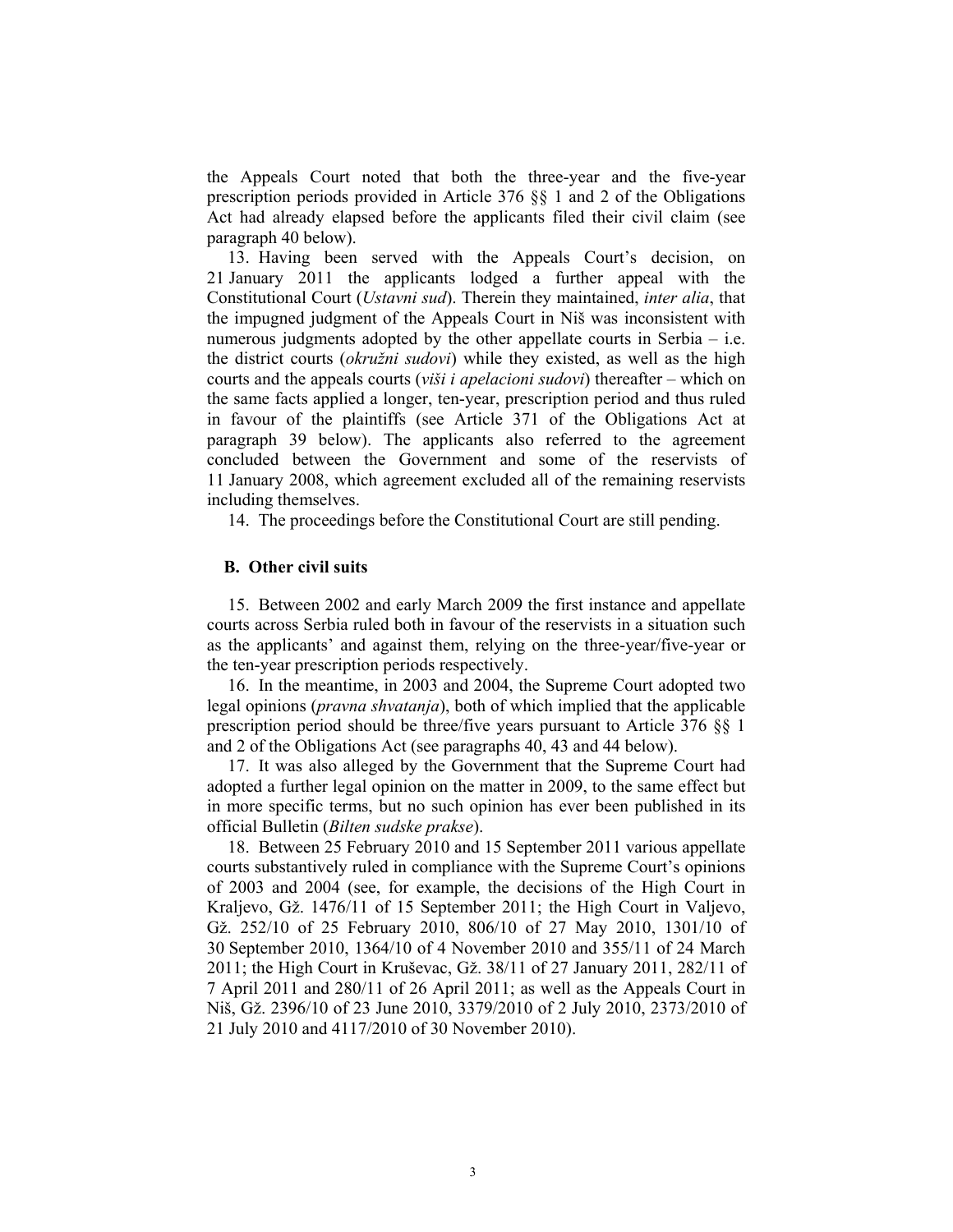19. Between 17 June 2009 and 23 November 2011 there were also a number of decisions where the appellate courts ruled against the reservists, albeit on a different ground. Specifically, their claims, unlike the claims of the applicants in the present case, were rejected as administrative in nature, and as such outside the competence of the civil courts (see the decision of the District Court in Belgrade Gž. 7773/09 of 17 June 2009, as well as the decisions of the High Court in Belgrade Gž. 11139/10, 11636/10 and 10897/10 of 17 November 2010, 23 November 2011 and 23 November 2011 respectively).

20. On 17 July 2010 the Court of First Instance in Leskovac adopted a default judgment in favour of a reservist (P.br. 1745/07). According to the information provided by the parties, there is no evidence that this judgment had ever become final.

#### **C. Additional facts as regards the agreement of 11 January 2008**

21. On 17 January 2008 the Government endorsed the agreement of 11 January 2008, and decided to pay to the municipalities in question the amounts specified therein.

22. On 28 August 2008 the Government set up a working group tasked with addressing the requests of all other reservists, i.e. those not resident in the said seven municipalities. However, having discussed the issue with various groups of reservists, this working group ultimately concluded that their demands were not acceptable, *inter alia*, because: (i) they had not harmonised or specified their requests; (ii) some of their representatives had had dubious standing to represent them; (iii) there had been a lack of State funds which could be used for this purpose; and (iv) in most cases, war *per diems* had already been paid to the reservists.

23. On 26 July 2011 the Commissioner for the Protection of Equality (*Poverenica za zaštitu ravnopravnosti*), an Ombudsman-type office established on the basis of the Prohibition of Discrimination Act (published in OG RS no. 22/09), considered the complaints brought by an organisation representing the interests of reservists in a situation such as the applicants'. In so doing, she concluded that they had been discriminated against on the basis of their registered residence, i.e. as non-residents of the seven privileged municipalities, and recommended to the Government to take all necessary measures in order to ensure that all reservists be afforded the payments recognised by their decision of 17 January 2008. The Government was also invited to provide the Commissioner with an appropriate "action plan" within a period of thirty days. In its reasoning, the Commissioner's decision noted, *inter alia*, that the payments in question were *per diems*, notwithstanding that the Government had chosen to consider them as social benefits awarded to persons in need (*socijalna pomoć*), and that this was best exemplified by the fact that the reservists in question had had to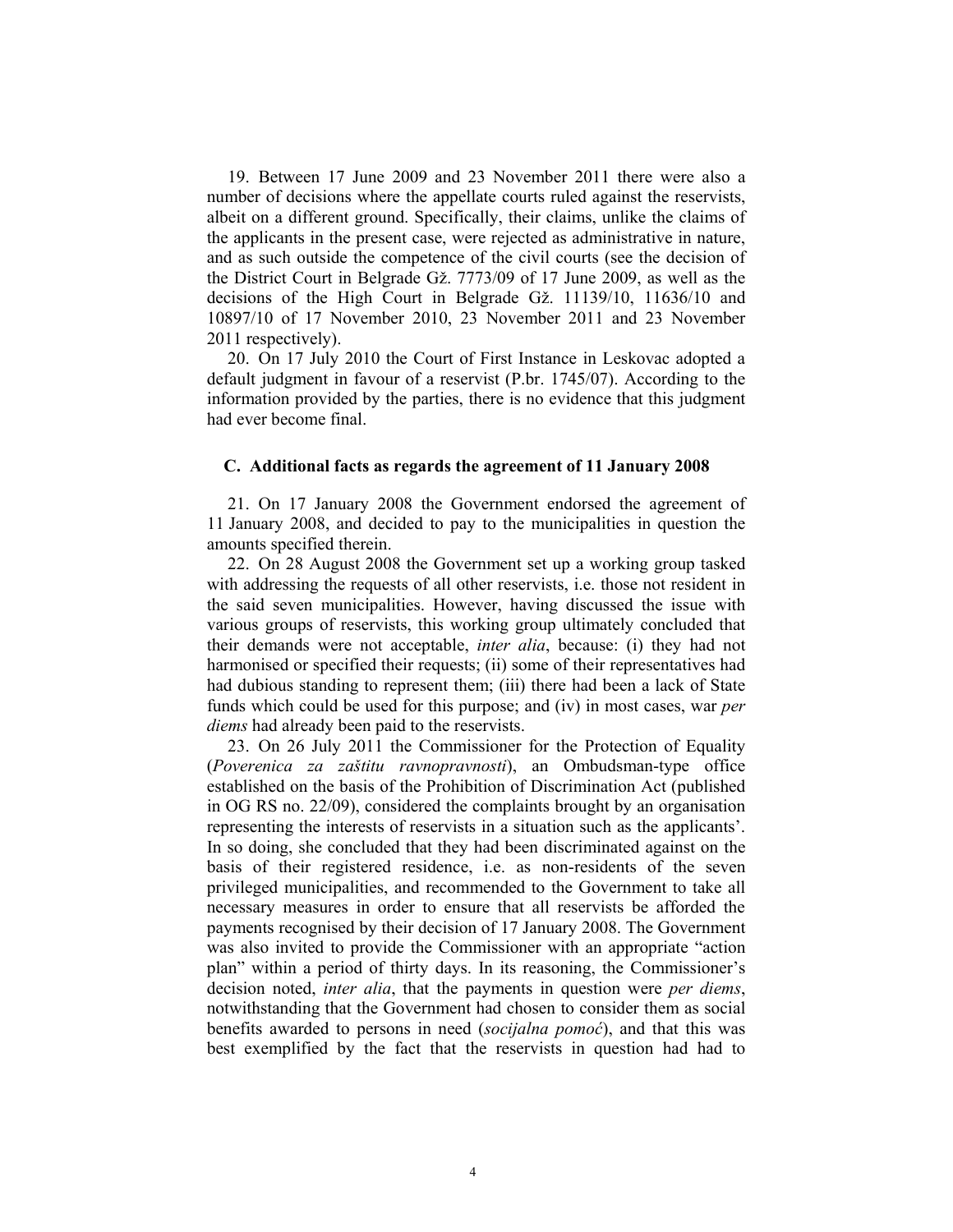renounce their legal claims concerning the *per diems* as well as the fact that the individual reservists resident in the seven municipalities at issue were never under an obligation to prove their indigence (*imovinsko stanje i socijalnu ugroženost*). This being so, there was clearly no objective and reasonable justification for the differential treatment of reservists merely on the basis of their residence.

24. On 7 December 2011 the Ministry for Labour and Social Affairs (*Ministarstvo rada i socijalne politike*) noted that the discussions should continue with the various groups of reservists and that, if possible, financial support should be offered to the most indigent among them.

### **D. The memorandum of 16 March 2009**

25. On 16 March 2009 the Ministry of Economy and Regional Development (*Ministarstvo ekonomije i regionalnog razvoja*) sent a memorandum to the Ministry of Justice (*Ministarstvo pravde*), stating, *inter alia*, that there were numerous employment-related civil suits, brought against current or former socially-owned companies, which could endanger the country's economic stability. It thus urged the Ministry of Justice to review the possibility of advising the courts to suspend certain types of these suits until the end of 2009, as well as to desist from the enforcement of any final judgments already adopted in these proceedings. According to numerous media reports, having received it, the Ministry of Justice forwarded the memorandum to the Supreme Court (*Vrhovni sud*), which then faxed it to the presidents of the appellate courts for information.

26. On 23 March 2009 the Supreme Court informed the public that it had rejected the recommendation of the Ministry of Economy and Regional Development. In so doing, it noted, *inter alia*, that the Serbian judiciary was independent of the executive as well as the legislative branches of Government.

### II. RELEVANT DOMESTIC LAW AND PRACTICE

## **A. The Constitution of the Republic of Serbia (Ustav Republike Srbije; published in the Official Gazette of the Republic of Serbia – OG RS – no. 98/06)**

27. The relevant provisions of the Constitution read as follows:

### **Article 21 §§ 2 and 3**

"Everyone shall have the right to equal legal protection, without discrimination.

All direct or indirect discrimination based on any grounds, particularly on the grounds of race, sex, national or social origin, birth, religion, political or other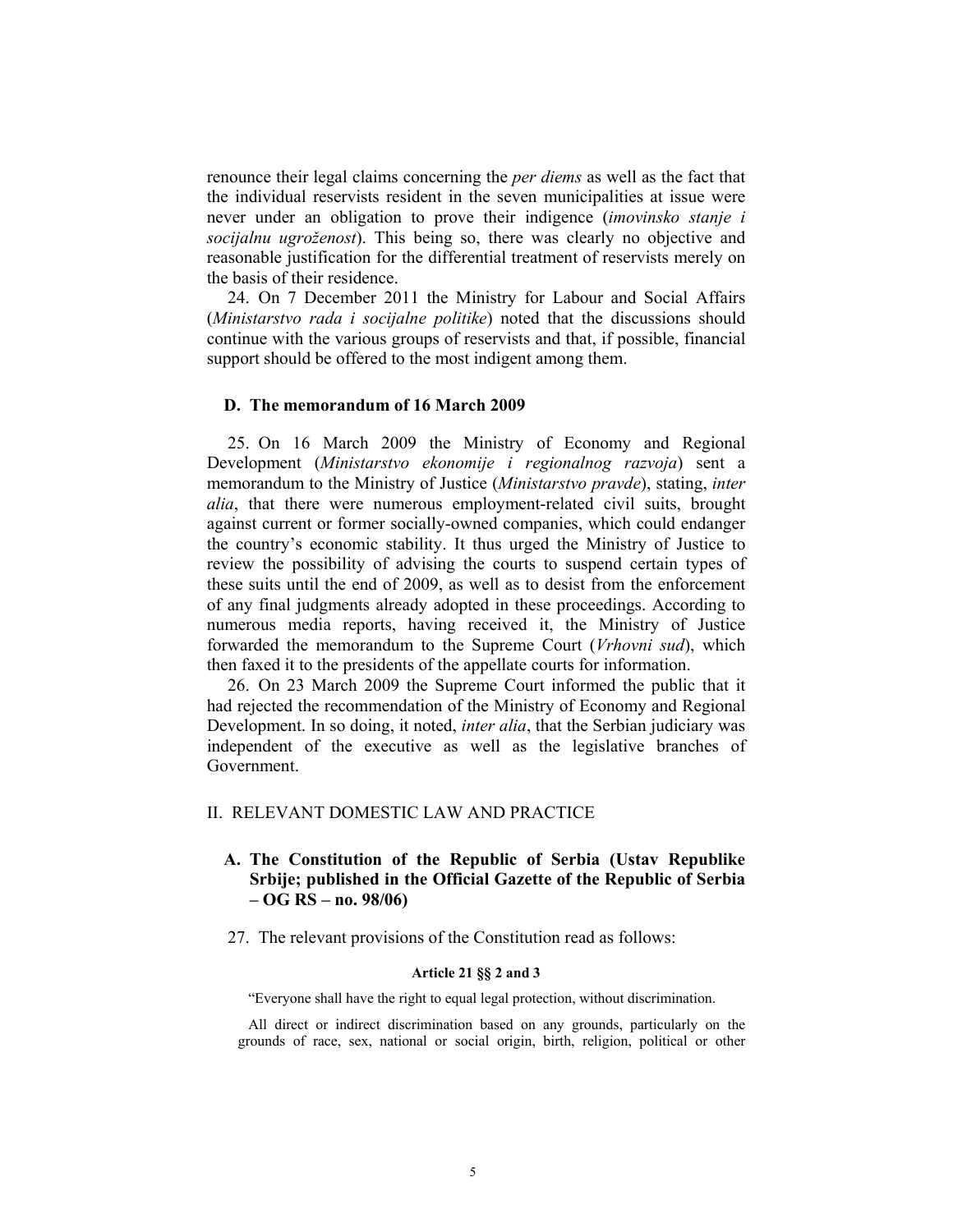opinion, property status, culture, language, age, mental or physical disability shall be prohibited."

#### **Article 32 § 1**

"Everyone shall have the right to ... [a fair hearing before a] ... tribunal ... [in the determination] ... of his [or her] rights and obligations ..."

#### **Article 36 § 1**

"Equal protection of rights before the courts of law ... shall be guaranteed."

#### **Article 170**

"A constitutional appeal may be lodged against individual decisions or actions of State bodies or organisations exercising delegated public powers which violate or deny human or minority rights and freedoms guaranteed by the Constitution, if other legal remedies for their protection have already been exhausted or have not been prescribed."

### **B. The Constitutional Court's case-law**

28. On 9 June 2010 and 17 February 2011 the Constitutional Court rejected two separate constitutional appeals lodged by reservists who were in a situation such as the applicants'. The said court noted, *inter alia*, that the civil courts' decisions rendered against them, respectively, had been "based on the applicable domestic legislation". The appellants, however, never specifically complained about the inconsistency of the relevant caselaw or being discriminated against (Už. 460/08 and Už. 2293/10).

29. On 17 February 2011, in another case such as the applicants', the Constitutional Court, *inter alia*, effectively ignored a complaint about the differential treatment of the two groups of reservists stemming from the agreement of 11 January 2008. In particular, it offered no substantive assessment of the issue raised by the appellants, noting further that they had not offered adequate proof as regards the existence of inconsistent case-law on the matter (Už. 2901/10).

30. On 7 April 2011, in yet another case such as the applicants', the Constitutional Court ruled against the appellants as regards their complaint about the outcome of their case before the lower courts. There was no reference in the decision itself to the agreement of 11 January 2008 and it remains unclear as to whether this issue was ever raised by the appellants (Už. 4421/10).

31. On 8 March 2012, in a case such as the applicants' but where the civil courts had rejected the reservists claims as being outside of their competence *ratione materiae* (see, for example, paragraph 19 above), the Constitutional Court ruled in favour of the appellants who had alleged inconsistent case-law (between the judgments adopted in their cases and several other judgments adopted by the courts in 2002) and ordered that the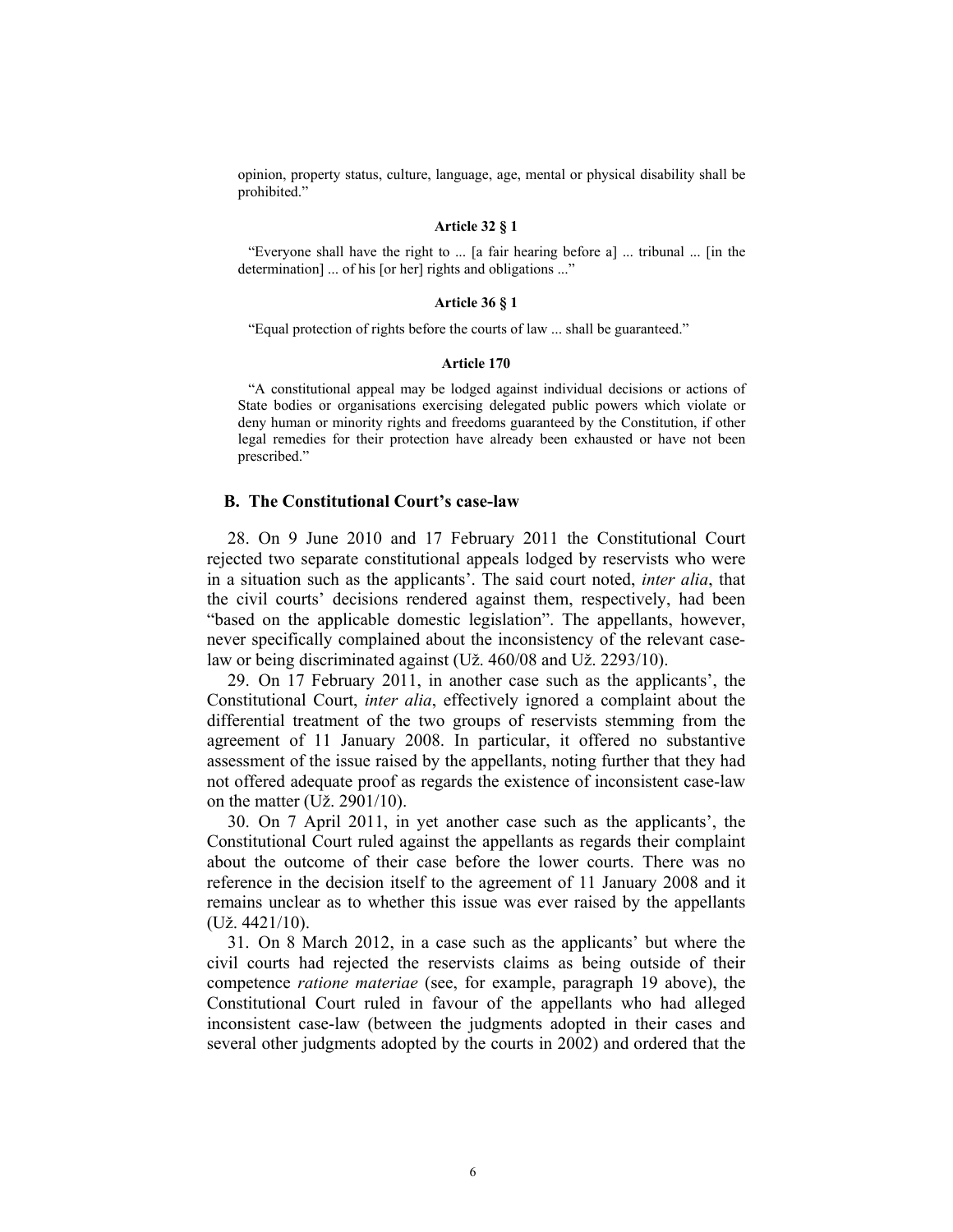impugned civil proceedings be re-opened. As regards the appellants' discrimination complaint, the Constitutional Court reasoned that the said inconsistency did not amount to discrimination since the impugned court decisions had not been rendered on the basis of the appellants' personal status (*ličnog svojstva*). There was also no reference in the court's reasoning to the agreement of 11 January 2008 (Už. 2289/09).

32. In decision Už. 61/09, adopted on 3 March 2011, and decisions Už. 553/09, 703/09 and 792/09, all adopted on 17 March 2011, as well as in decisions Už. 2133/09, 1928/09, 1888/09, 1695/09, 1578/09, 1575/09, 1524/09, 1318/09 and 1896/09, rendered between 7 October 2010 and 23 February 2012, the Constitutional Court noted the existence of inconsistent domestic case-law in the civil context and then went on to find that this had been in breach of the principle of judicial certainty as an integral part of the appellants' right to a fair trial. The appellants' complaints to the effect that the same situation had also resulted in discrimination against them, was rejected by the Constitutional Court as manifestly ill-founded, since the impugned court decisions had not been rendered on the basis of the appellants' personal status. No re-opening of the proceedings was ordered. The above-cited decisions concerned matters which were factually unrelated to the applicants' situation in the present case.

### **C. The Civil Procedure Act (Zakon o parničnom postupku; published in OG RS nos. 125/04 and 111/09)**

33. Article 2 § 1 provides, *inter alia*, that all parties shall be entitled to the equal protection of their rights.

34. Article 476 sets out the circumstances in which a default judgment (*presuda zbog izostanka*) may be adopted, based on, *inter alia*, the respondent's failure to appear before the court despite being duly served with the summons.

35. Article 422.10 provides that a case may be reopened if the European Court of Human Rights has in the meantime rendered a judgment in respect of Serbia concerning the same or a similar legal issue.

### **D. The Courts Organisation Act (Zakon o uređenju sudova; published in OG RS nos. 63/01, 42/02, 27/03, 29/04, 101/05 and 46/06)**

36. Article 40 §§ 2 and 3 provides, *inter alia*, that a meeting of a division (*sednica odeljenja*) of the Supreme Court shall be held if there is an issue as regards the consistency of its case-law. Any opinions (*pravna shvatanja*) adopted thereupon shall be binding for the panels (*veća*) of the division in question.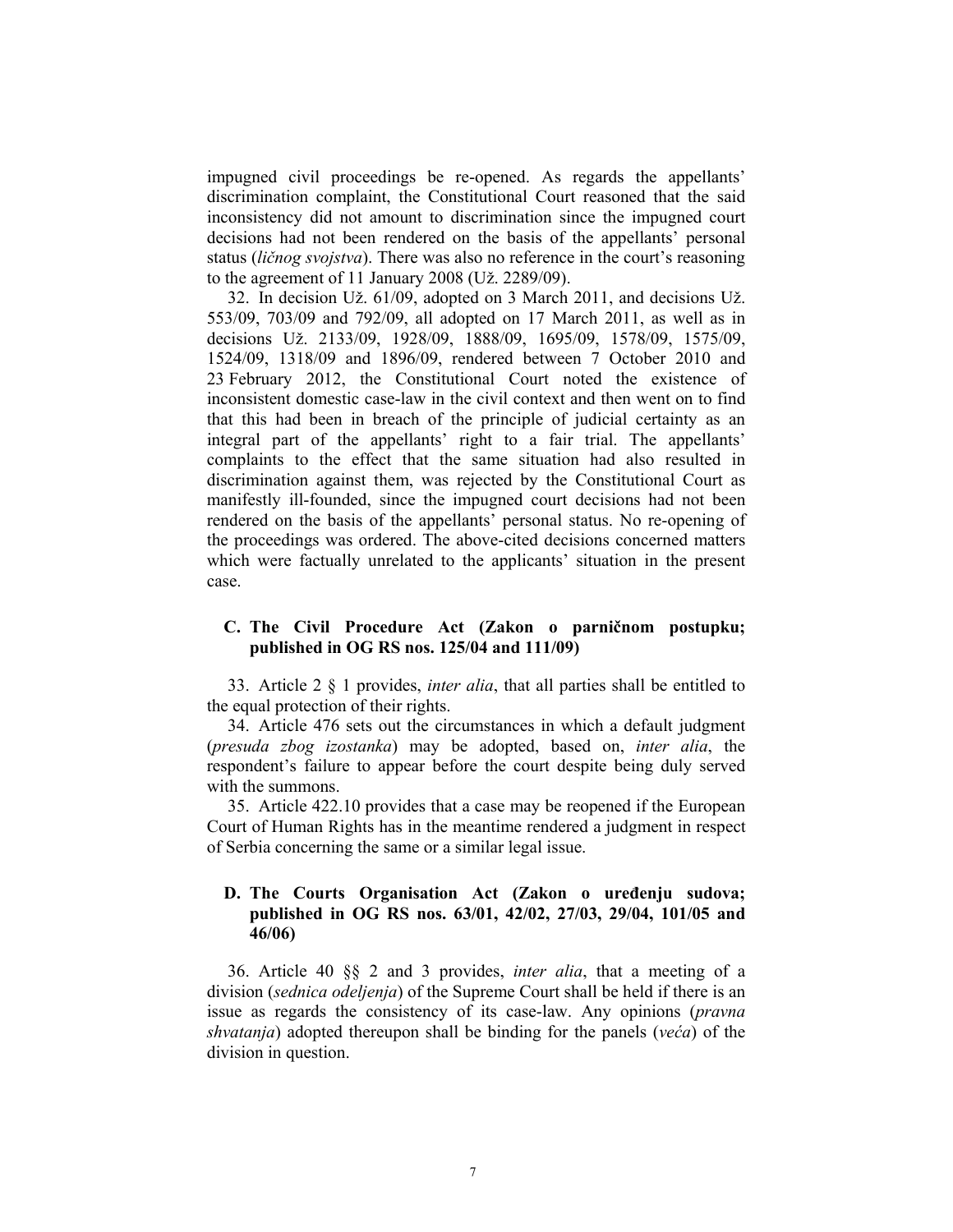### **E. The Army Rules on the Reimbursement of Expenses (Pravilnik o naknadi putnih i drugih troškova u Vojsci Jugoslavije, published in the Official Military Gazette nos. 38/93, 23/93, 3/97, 11/97, 12/98, 6/99 and 7/99)**

37. These Rules set out the relevant details concerning the reimbursement of expenses incurred in connection with military service.

## **F. The Obligations Act (Zakon o obligacionim odnosima, published in the Official Gazette of the Socialist Federal Republic of Yugoslavia nos. 29/78, 39/85, 45/89, 57/89 and the Official Gazette of the Federal Republic of Yugoslavia no. 31/93)**

38. Article 360 § 3 provides that courts may not, in the course of proceedings before them, take into account negative prescription periods unless an objection to this effect has been made by the debtor.

39. Article 371 states that the general negative prescription period for civil claims shall be ten years, unless provided otherwise.

40. Article 376 §§ 1 and 2 provides, *inter alia*, that the negative prescription period for seeking civil compensation shall be three years as of when the claimant learned of the damage in question, but that, in any event, the absolute deadline shall be five years as of when the damage occurred.

41. Articles 387 and 388 provide, *inter alia*, that the running of a negative prescription period shall be interrupted by the debtor's acceptance of the claim at issue, directly or indirectly, as well as by the claimant's lodging of a civil action in this respect.

42. Article 392 §§ 1-3 provides, *inter alia*, that the effect of such an interruption shall be that the applicable period shall start running anew as of the debtor's acceptance of the claim in question and the conclusion of the civil suit, respectively.

### **G. The legal opinions adopted by the Supreme Court**

43. On 26 May 2003 the Supreme Court held, *inter alia*, that, quite apart from the competence of the administrative authorities in respect of the reservists' claims concerning their *per diems*, civil courts shall have jurisdiction to rule on the merits in all related cases where they *seek damages* (see paragraph 40 above) based on the State's alleged malfeasance (*pravno shvatanje Građanskog odeljenja Vrhovnog suda Srbije utvrđeno na sednici od 26. maja 2003. godine*, published in the Supreme Court's Bulletin no. 1/04).

44. On 6 April 2004 the Supreme Court essentially reaffirmed the opinion of 26 May 2003, extending its application to certain other "military entitlements". It also noted that there have been some inconsistencies before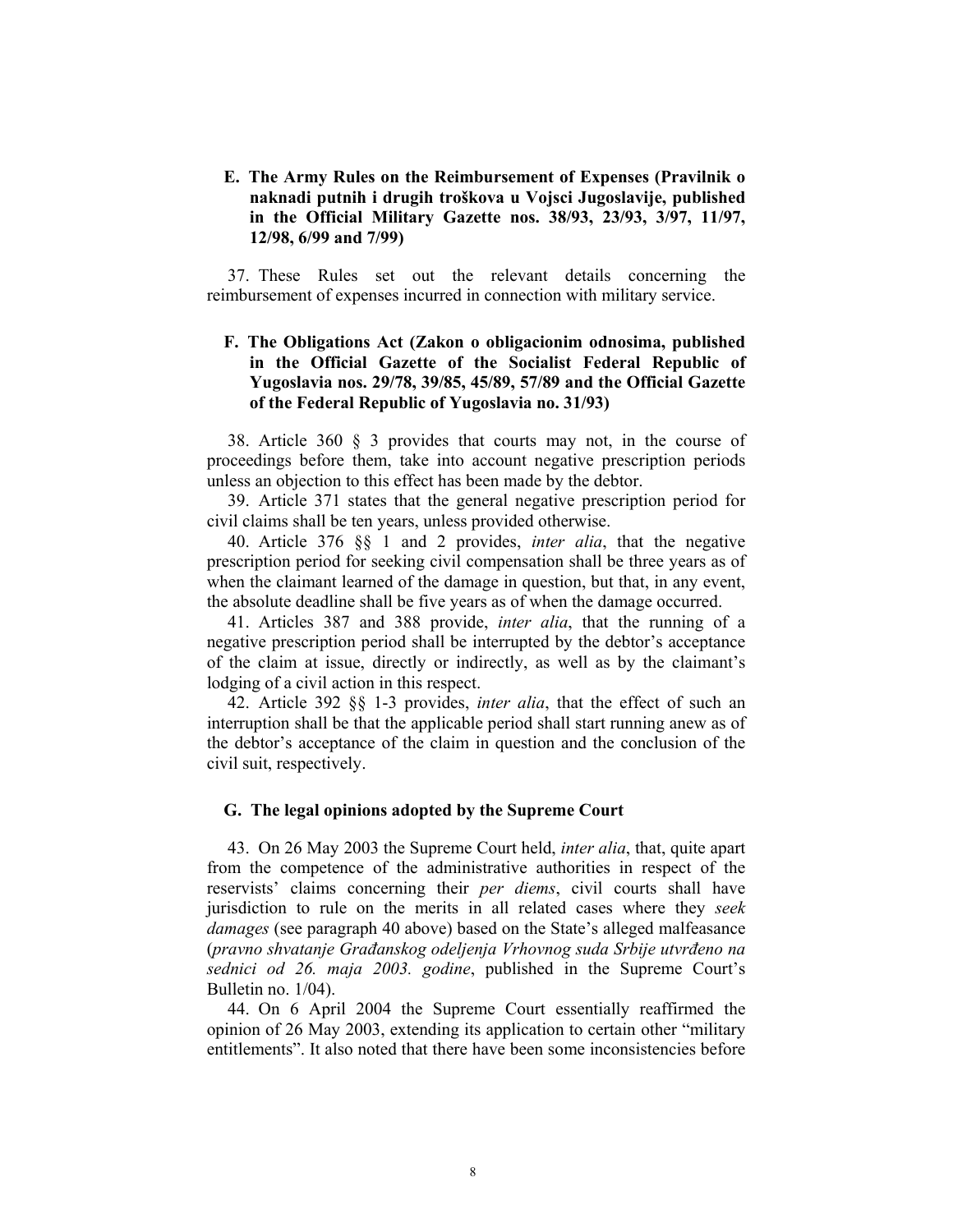the courts in the meantime (*pravno shvatanje Građanskog odeljenja Vrhovnog suda Srbije utvrđeno na sednici od 6. aprila 2004. godine*, published in the Supreme Court's Bulletin no. 1/04).

## THE LAW

#### I. JOINDER OF THE APPLICATIONS

45. The Court considers that, in accordance with Rule 42 § 1 of the Rules of Court, the applications should be joined, given their similar factual and legal background.

#### II. ALLEGED VIOLATION OF ARTICLE 6 § 1 OF THE CONVENTION

46. Under Article 6 § 1 of the Convention, the applicants complained about the inconsistent case-law of the Serbian courts, in particular the rejection of their own claims by the Appeals Court in Niš and the acceptance by other civil courts of identical claims filed by their fellow reservists based on a different interpretation of the applicable prescription periods.

47. Article 6 § 1, in so far as relevant, reads as follows:

"In the determination of his civil rights and obligations ... everyone is entitled to a fair ... hearing ... by [a] ... tribunal ..."

#### **A. The parties' submissions**

48. The Government stated that the Constitutional Court had to date ruled in twenty-three cases such as the applicants'. In twenty-one of those cases, in the relevant part, it had rejected the complaints on their merits, and in the remaining two it had dismissed the complaints on procedural grounds. The Government maintained, however, that none of the appellants in those cases had properly argued and/or documented their complaints of inconsistent case-law (see, for example, paragraphs 28-30 above).

49. The Government further provided the Court with a copy of the Constitutional Court's decision of 8 March 2012 (see paragraph 31 above), which, they argued, exemplified the effectiveness of the constitutional appeal, albeit in a slightly different context.

50. Since the applicants' appeal was still pending before the Constitutional Court, the Government maintained that their complaints were premature within the meaning of Article 35 § 1 of the Convention.

51. In the alternative, the Government contended that the facts of the present case clearly disclosed no violation of Article 6 § 1 of the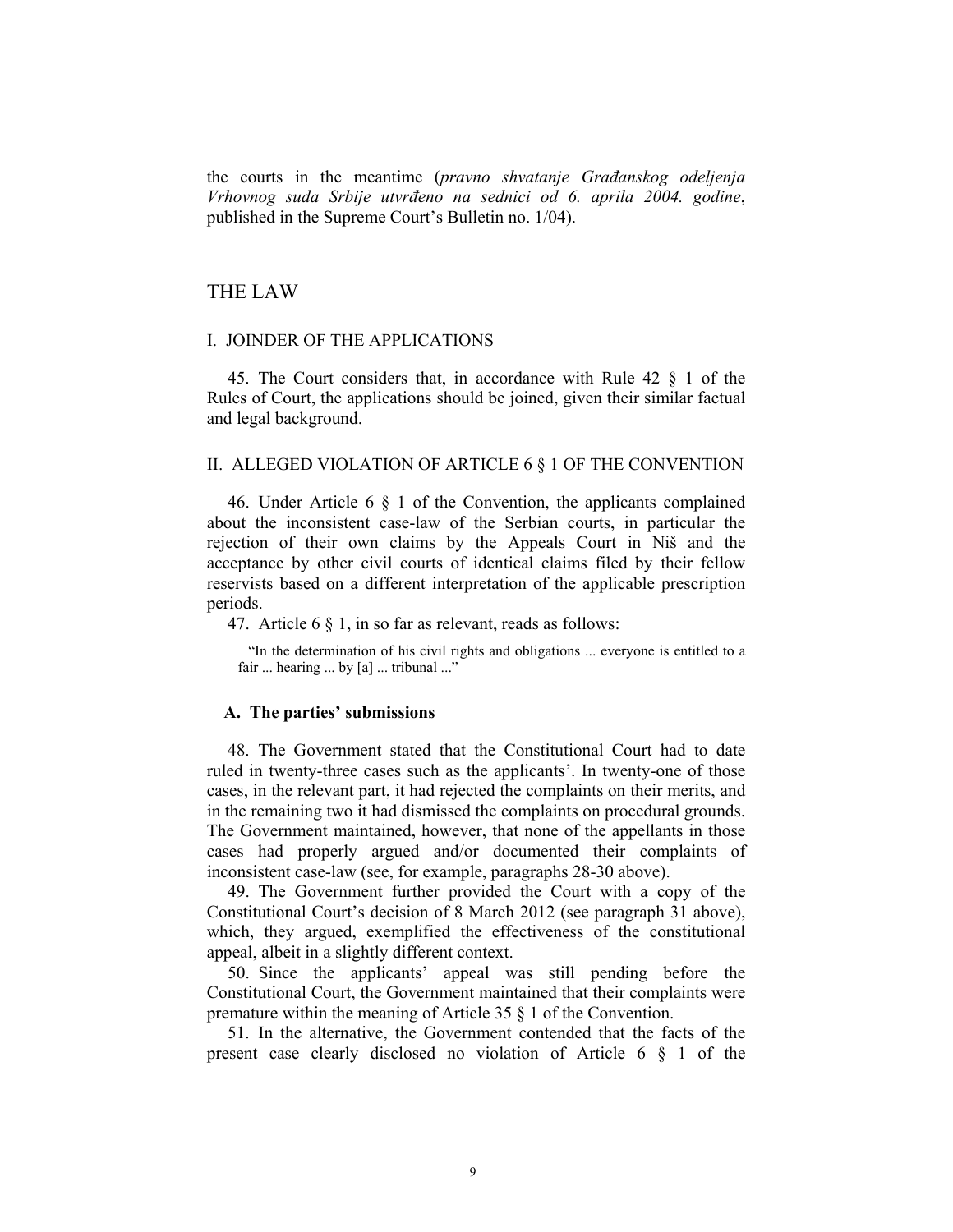Convention. In particular: (i) the Supreme Court had adopted two legal opinions, in 2003 and 2004 respectively, indicating that the applicable prescription periods should be three/five years; (ii) in 2009 it had adopted a specific opinion to this effect, removing any residual uncertainty; (iii) as of that time the domestic case-law on the issue has been consistent, i.e. the first and second instance courts universally applying the three/five-year prescription periods, except for the odd default judgment rendered at fist instance where the competent civil court could not take prescription into account because of the respondent's failure to raise this objection before it. The Government concluded that it should therefore have been obvious to the applicants from the outset that their claims would be rejected as timebarred.

52. Finally, the Government stated that the recommendation contained in the memorandum issued by the Ministry of Economy on 16 March 2009 was never implemented (see paragraphs 25 and 26 above). It was therefore of no relevance to the present case.

53. The applicants' observations, following the communication of their case to the Government, were submitted after the expiration of the timelimit set by the Court. The President of the Chamber, therefore decided, pursuant to Rule 38 § 1 of the Rules of Court, that they should not be included in the case file for the Court's consideration (see also paragraph 20 of the Practice Direction on Written Pleadings). All factual updates, however, were admitted to the file and transmitted to the Government for information.

### **B. The Court's assessment**

54. In its recent Grand Chamber judgment in *Nejdet Şahin and Perihan Şahin v. Turkey* ([GC], no. 13279/05, 20 October 2011), the Court reiterated the main principles applicable in cases concerning the issue of conflicting court decisions (§§ 49-58). These can be summarised as follows:

(i) It is not the Court's function to deal with errors of fact or law allegedly committed by a national court unless and in so far as they may have infringed rights and freedoms protected by the Convention (see *García Ruiz v. Spain* [GC], no. 30544/96, § 28, ECHR 1999-I). Likewise, it is not its function, save in the event of evident arbitrariness, to compare different decisions of national courts, even if given in apparently similar proceedings, as the independence of those courts must be respected (see *Ādamsons v. Latvia*, no. 3669/03, § 118, 24 June 2008);

(ii) The possibility of conflicting court decisions is an inherent trait of any judicial system which is based on a network of trial and appeal courts with authority over the area of their territorial jurisdiction. Such divergences may also arise within the same court. That, in itself, cannot be considered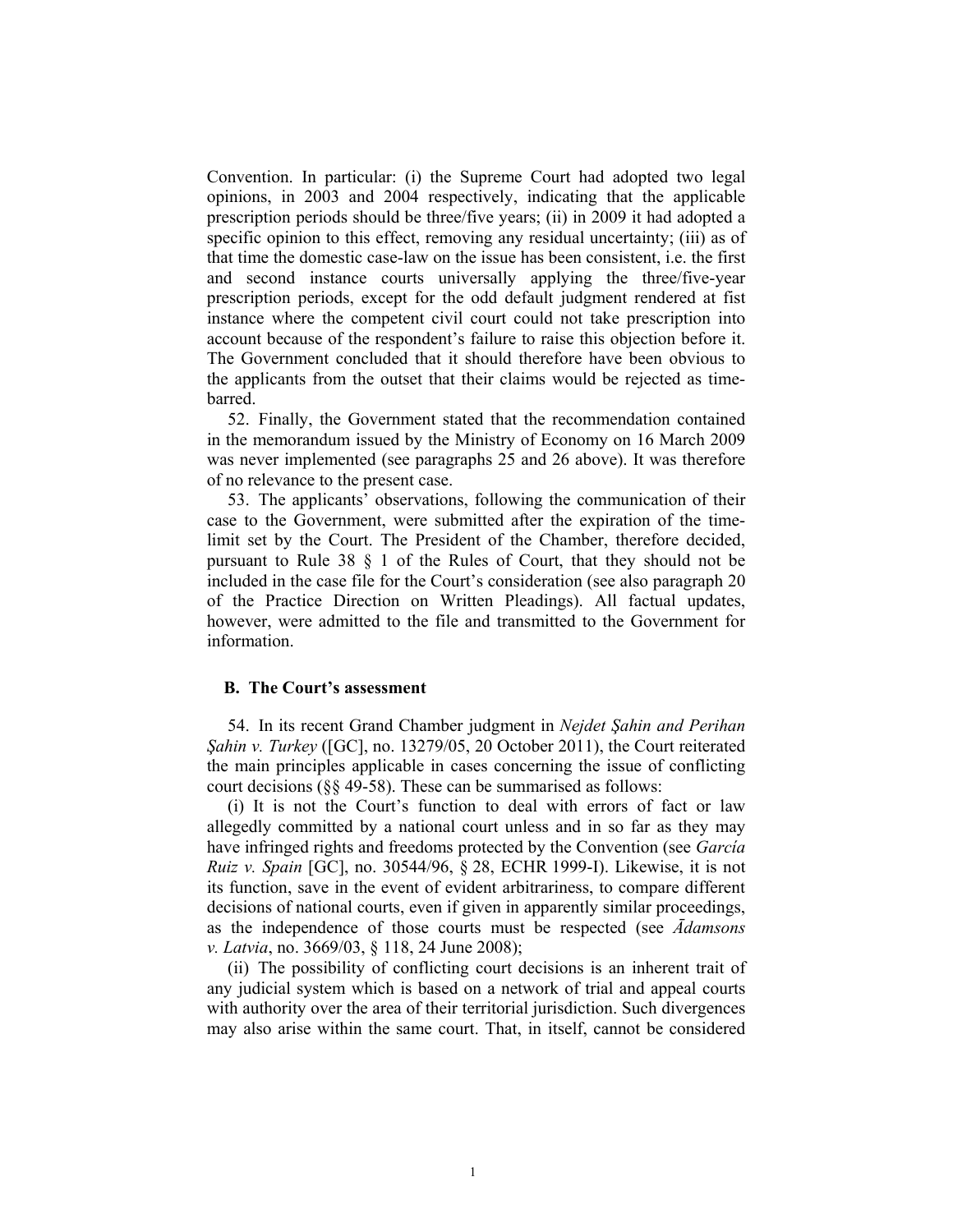contrary to the Convention (see *Santos Pinto v. Portugal*, no. 39005/04, § 41, 20 May 2008, and *Tudor Tudor,* cited above, § 29);

(iii) The criteria that guide the Court's assessment of the conditions in which conflicting decisions of different domestic courts ruling at last instance are in breach of the fair trial requirement enshrined in Article 6 § 1 of the Convention consist in establishing whether "profound and long-standing differences" exist in the case-law of the domestic courts, whether the domestic law provides for machinery for overcoming these inconsistencies, whether that machinery has been applied and, if appropriate, to what effect (see *Iordan Iordanov and Others*, cited above, §§ 49-50; see also *Beian (no. 1)*, cited above, §§ 34-40; *Ştefan and Ştef v. Romania*, nos. 24428/03 and 26977/03, §§ 33-36, 27 January 2009; *Schwarzkopf and Taussik*, cited above, 2 December 2008; *Tudor Tudor*, cited above, § 31; and *Ştefănică and Others*, cited above, § 36);

(iv) The Court's assessment has also always been based on the principle of legal certainty which is implicit in all the Articles of the Convention and constitutes one of the fundamental aspects of the rule of law (see, amongst other authorities, *Beian (no. 1)*, cited above, § 39; *Iordan Iordanov and Others*, cited above, § 47; and *Ştefănică and Others*, cited above, § 31);

(v) The principle of legal certainty guarantees, *inter alia*, a certain stability in legal situations and contributes to public confidence in the courts. The persistence of conflicting court decisions, on the other hand, can create a state of legal uncertainty likely to reduce public confidence in the judicial system, whereas such confidence is clearly one of the essential components of a State based on the rule of law (see *Paduraru v. Romania*, § 98, no. 63252/00, ECHR 2005-XII (extracts); *Vinčić and Others v. Serbia*, nos. 44698/06 and others, § 56, 1 December 2009; and *Ştefănică and Others*, cited above, § 38);

(vi) However, the requirements of legal certainty and the protection of the legitimate confidence of the public do not confer an acquired right to consistency of case-law (see *Unédic v. France*, no. 20153/04, § 74, 18 December 2008). Case-law development is not, in itself, contrary to the proper administration of justice since a failure to maintain a dynamic and evolutive approach would risk hindering reform or improvement (see *Atanasovski v. "the Former Yugoslav Republic of Macedonia"*, no. 36815/03, § 38, 14 January 2010).

55. Turning to the present case, the Court firstly notes that the applicants complained about the rejection of their own claims by the Appeals Court in Niš and the acceptance by other civil courts of identical claims filed by their fellow reservists based on a different interpretation of *the applicable prescription periods*.

56. Secondly, there had clearly been conflicting case-law between 2002 and early March 2009 on this issue, and perhaps beyond that, but as of February 2010 it would appear to have been effectively harmonised at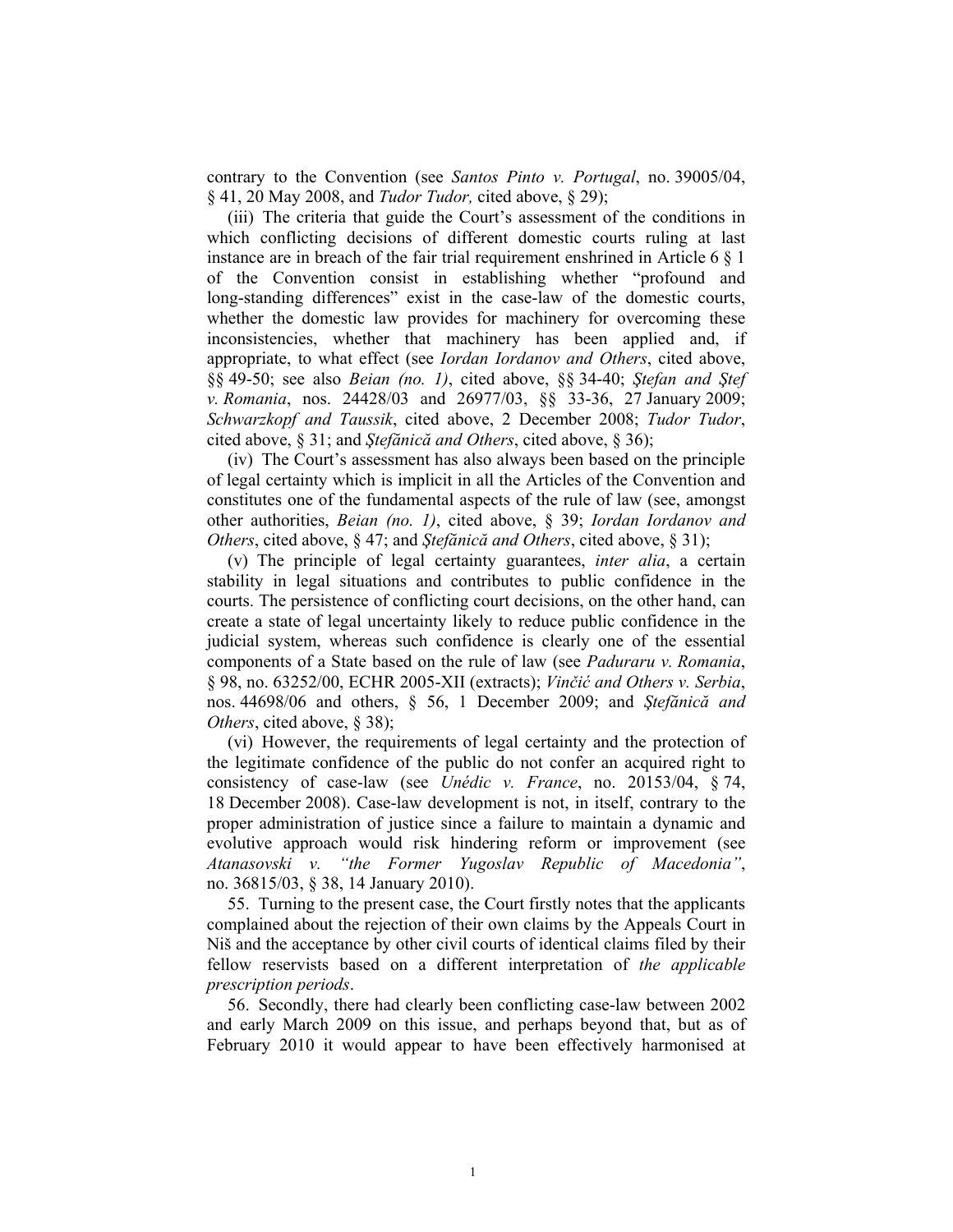second instance in accordance with the Supreme Court's opinions of 2003 and 2004, i.e. by consistent application of the three/five-year prescription periods rather than the general ten-year deadline (see paragraphs 15-18, 39 and 40 above). It is in this context of little relevance as to whether an additional opinion was adopted by the Supreme Court in 2009 (see paragraph 17 above).

57. Thirdly, the applicants filed their claim on 26 March 2009, whilst the Court of First Instance ruled against them on 8 July 2010, applying the three-year prescription period (see paragraphs 10 and 11 above). It follows therefore that the relevant appellate case-law had been harmonised less than a year after the introduction of the applicants' claim and, in any event, more than four months before the adoption of the first instance judgment in their case.

58. Fourthly, it is noted that on 17 July 2010 the Court of First Instance in Leskovac adopted a default judgment in favour of a reservist, i.e. a judgment based on the respondent's failure to appear in court despite being duly summoned (see paragraph 34 above). However, according to the information provided by the parties, there is no evidence that this judgment had ever become final (see paragraph 20 above). It is further noted that, as pointed out by the Government, Article 360 § 3 of the Obligations Act provides that civil courts may not, in the course of proceedings before them, take prescription into account unless a specific objection to this effect has been made by the debtor (see paragraph 38 above). There is no indication that in the case at issue the debtor/respondent had actually done so. The Court lastly notes that it is the said judgment of the Court of First Instance in Leskovac that could be considered as an exception to the case-law which had already been harmonised by February 2010, rather than the other way round (see, *mutatis mutandis*, *Tomić and Others v. Montenegro*, nos. 18650/09 and others, § 57, 17 April 2012, not yet final).

59. Fifthly, however regrettable its content may be, the memorandum of 16 March 2009, prepared by the Ministry of Economy, was irrelevant to the applicants' complaints since it referred to a different type of case and was, in any event, never implemented (see paragraphs 25 and 26 above).

60. In such circumstances, it cannot be said, at least in so far as the applicants are concerned, that there had been "profound and long-standing differences" in the relevant case-law, nor that this had resulted in judicial uncertainty, during the period in question. The Court therefore considers that the applicants' complaints in this respect are manifestly ill-founded and must be rejected in accordance with Article 35 §§ 3 (a) and 4 of the Convention.

61. The Court further finds that in the light of this conclusion it is not necessary to rule on the Government's objection as to whether the same complaints should be rejected as premature.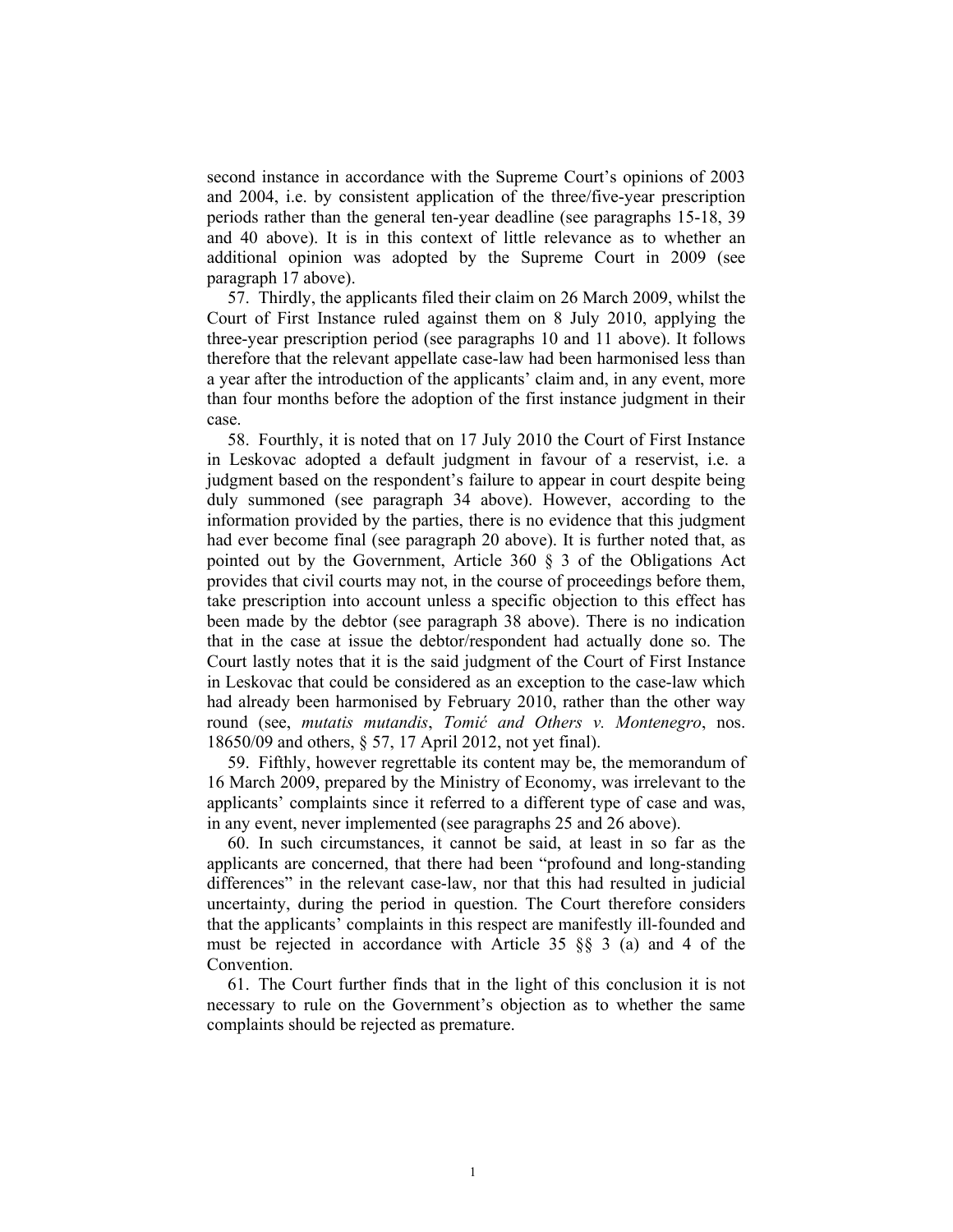#### III. ALLEGED VIOLATION OF ARTICLE 14 OF THE CONVENTION

62. The applicants further complained about discrimination against them stemming from the agreement of 11 January 2008 (see paragraphs 8 and 21 above). In so doing, they relied on Article 14 of the Convention.

63. The Court communicated these complaints to the Government under Article 14 of the Convention read in conjunction with Article 1 of Protocol No. 1.

64. The said two provisions read as follows:

#### **Article 14 of the Convention**

"The enjoyment of the rights and freedoms set forth in [the] Convention shall be secured without discrimination on any ground such as sex, race, colour, language, religion, political or other opinion, national or social origin, association with a national minority, property, birth or other status."

#### **Article 1 of Protocol No. 1**

"Every natural or legal person is entitled to the peaceful enjoyment of his possessions. No one shall be deprived of his possessions except in the public interest and subject to the conditions provided for by law and by the general principles of international law.

The preceding provisions shall not, however, in any way impair the right of a State to enforce such laws as it deems necessary to control the use of property in accordance with the general interest or to secure the payment of taxes or other contributions or penalties."

#### **A. Admissibility**

65. The Government maintained that the applicants' complaints should be rejected as premature since their appeal was still pending before the Constitutional Court.

66. In this respect they referred to the Constitutional Court's decision Už. 2901/10 of 17 February 2011, noting that it did not compare the appellants' situation to that of the reservists who had benefited from the agreement of 11 January 2008 since there had been no evidence that the appellants had ever sought to conclude an agreement of this sort with the Government (see paragraph 29 above). However, in numerous other cases the Constitutional Court had repeatedly ruled in favour of the appellants (see paragraphs 31 and 32 above).

67. In their submissions prior to the communication of the present case to the Government, the applicants maintained that, despite making use of it, the constitutional appeal could not, in the specific circumstances of their case, be considered as an effective domestic remedy.

68. The Court reiterates that under Article 35 § 1 of the Convention, it may only deal with an application after all domestic remedies have been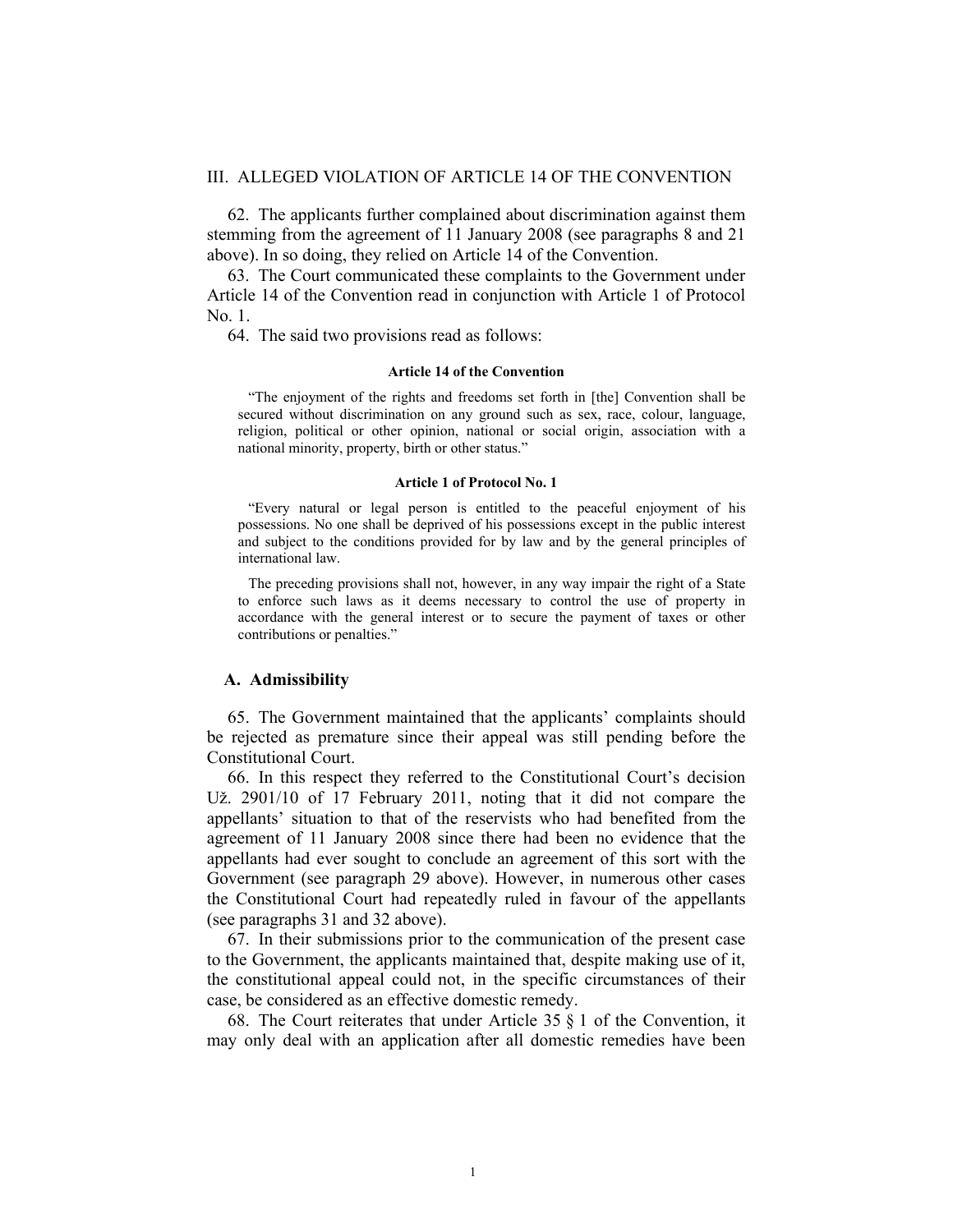exhausted. The purpose of Article 35 is to afford the Contracting States the opportunity of preventing or putting right the violations alleged against them before those allegations are submitted to the Court (see, for example, *Mifsud v. France* (dec.) [GC], no. 57220/00, § 15, ECHR 2002-VIII). The obligation to exhaust domestic remedies requires an applicant to make normal use of remedies which are effective, sufficient and accessible in respect of his or her Convention grievances. To be effective, a remedy must be capable of remedying directly the impugned state of affairs (see *Balogh v. Hungary*, no. 47940/99, § 30, 20 July 2004).

69. In terms of the burden of proof, it is incumbent on the Government claiming non-exhaustion to satisfy the Court that the remedy was an effective one, available in theory and in practice at the relevant time (see, *inter alia*, *Vernillo v. France*, judgment of 20 February 1991, Series A no. 198, pp. 11–12, § 27, and *Dalia v. France*, judgment of 19 February 1998, *Reports* 1998-I, pp. 87-88, § 38). Once this burden has been satisfied, it falls to the applicant to establish that the remedy advanced by the Government was in fact exhausted, or was for some reason inadequate and ineffective in the particular circumstances of the case, or that there existed special circumstances absolving him or her from this requirement (see *Dankevich v. Ukraine,* no. 40679/98, § 107, 29 April 2003).

70. As regards legal systems which provide constitutional protection for fundamental human rights and freedoms, the Court notes that, in principle, it is incumbent on the aggrieved individual to test the extent of that protection (see *Vinčić and Others v. Serbia*, cited above, § 51).

71. Turning to the present case, the Court notes that the applicants' complaints before it concern discrimination *stemming from the agreement of 11 January 2008*, which are to be distinguished from possible separate complaints to the effect that the impugned inconsistent case-law had resulted in discrimination against the reservists before the civil courts themselves (see, for example, paragraphs 31 and 32 above).

72. Further, according to the information which has been made available to the Court, the complaints such as the applicant's were specifically made by the appellants in case Už. 2901/10, but on 17 February 2011 the Constitutional Court effectively ignored them, offering no substantive assessment of the issue whatsoever (see paragraph 29 above). Indeed, the Government in their observations admit as much, but maintain that there was no evidence that the appellants in those cases had ever sought to conclude an agreement such as the one of 11 January 2008. However, this assertion, even assuming its relevance to the applicants in the present case, is not born out by the facts since there had been extensive negotiations between the Government and the reservists in general, albeit to no avail, on extending the principles accepted on 11 January 2008 to everyone else, and the applicants personally had clearly shown their adherence to this position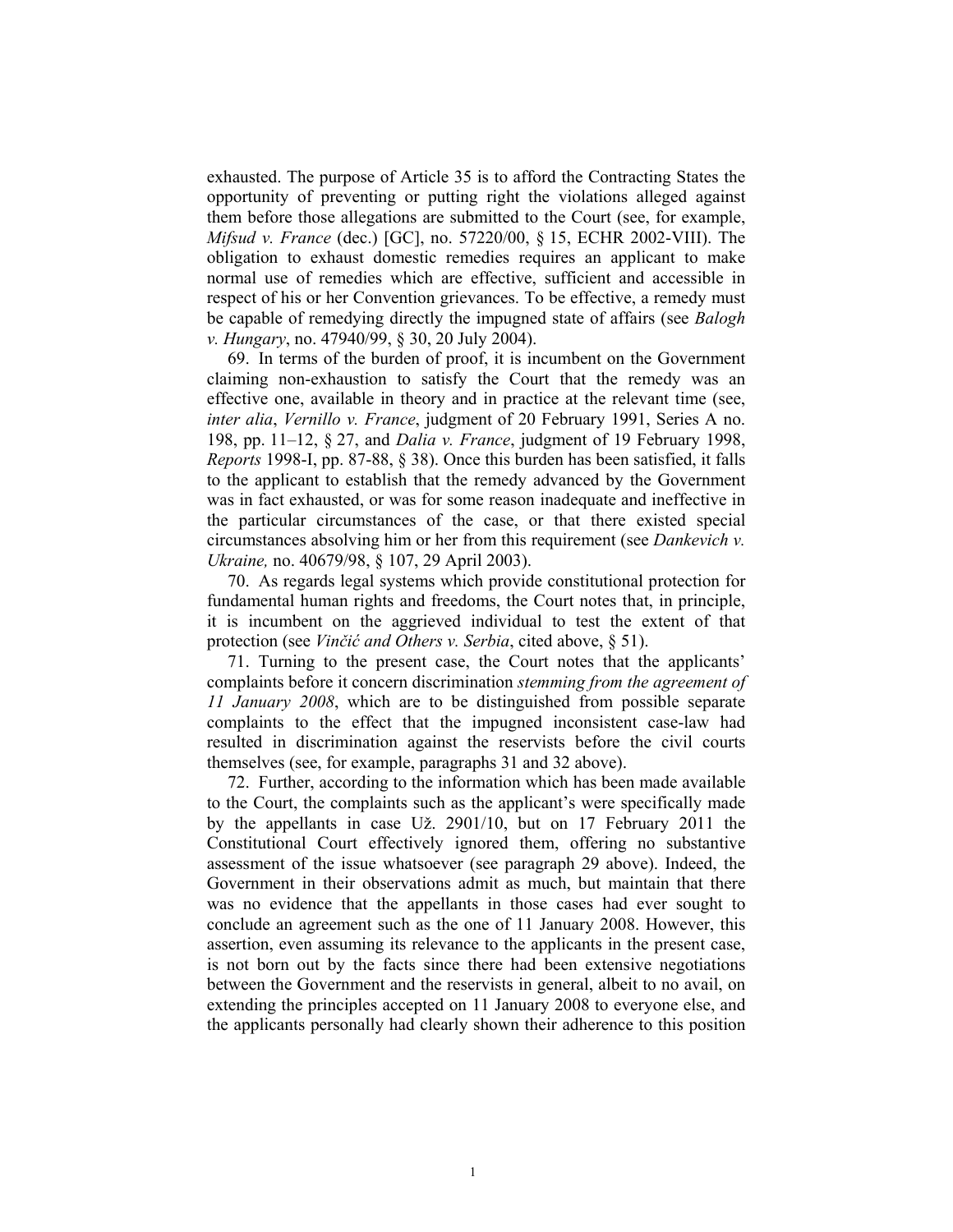by bringing their own civil case on 26 March 2009 (see paragraphs 8, 23 and 10 above, in that order).

73. Finally, the remaining Constitutional Court jurisprudence referred to by the Government is irrelevant since it concerned the inconsistent case-law and/or any discrimination resulting from this inconsistency only, or matters which were entirely unrelated to the applicants' situation in the present case. In any event, even in those cases no discrimination had been established by the Constitutional Court (see paragraphs 31 and 32 above).

74. In such circumstances, it is clear that notwithstanding the fact that "a constitutional appeal should, in principle, be considered as an effective domestic remedy within the meaning of Article 35 § 1 of the Convention in respect of all applications introduced [against Serbia] as of 7 August 2008" (see *Vinčić and Others v. Serbia*, cited above, § 51), this particular avenue of redress cannot be deemed effective as regards cases involving complaints such as the ones put forth by the applicants.

75. The Court, therefore, rejects the Government's objection in this respect. It finds, moreover, that the applicants' complaints are not manifestly ill-founded within the meaning of Article 35 § 3 of the Convention. No other grounds for declaring them inadmissible have been established. They must therefore be declared admissible.

### **B. Merits**

#### *1. The parties' submissions*

76. The Government maintained that the applicants had not been discriminated against.

77. Firstly, the agreement of 11 January 2008 concerned a sort of social benefit rather than the payment of *per diems*. Secondly, Government's resources were finite, which was why it was decided to support those reservists in the greatest need of assistance, i.e. those residing in the most underdeveloped municipalities in Serbia. Thirdly, these reservists had had to renounce any and all of their legal claims concerning their military service whilst the applicants, as well as all other persons in their situation, had retained the possibility to turn to the civil courts for redress.

78. In view of the above, accepting that the applicants had indeed been treated differently compared to their colleagues with a registered residence in one of the seven municipalities, the Government argued that there was a reasonable and objective justification for this course of action.

79. As already noted above, the applicants' observations following the communication of their case to the Government were submitted after the expiration of the time-limit set by the Court. The President of the Chamber therefore decided, pursuant to Rule 38 § 1 of the Rules of Court, that they should not be included in the case file for the Court's consideration (see also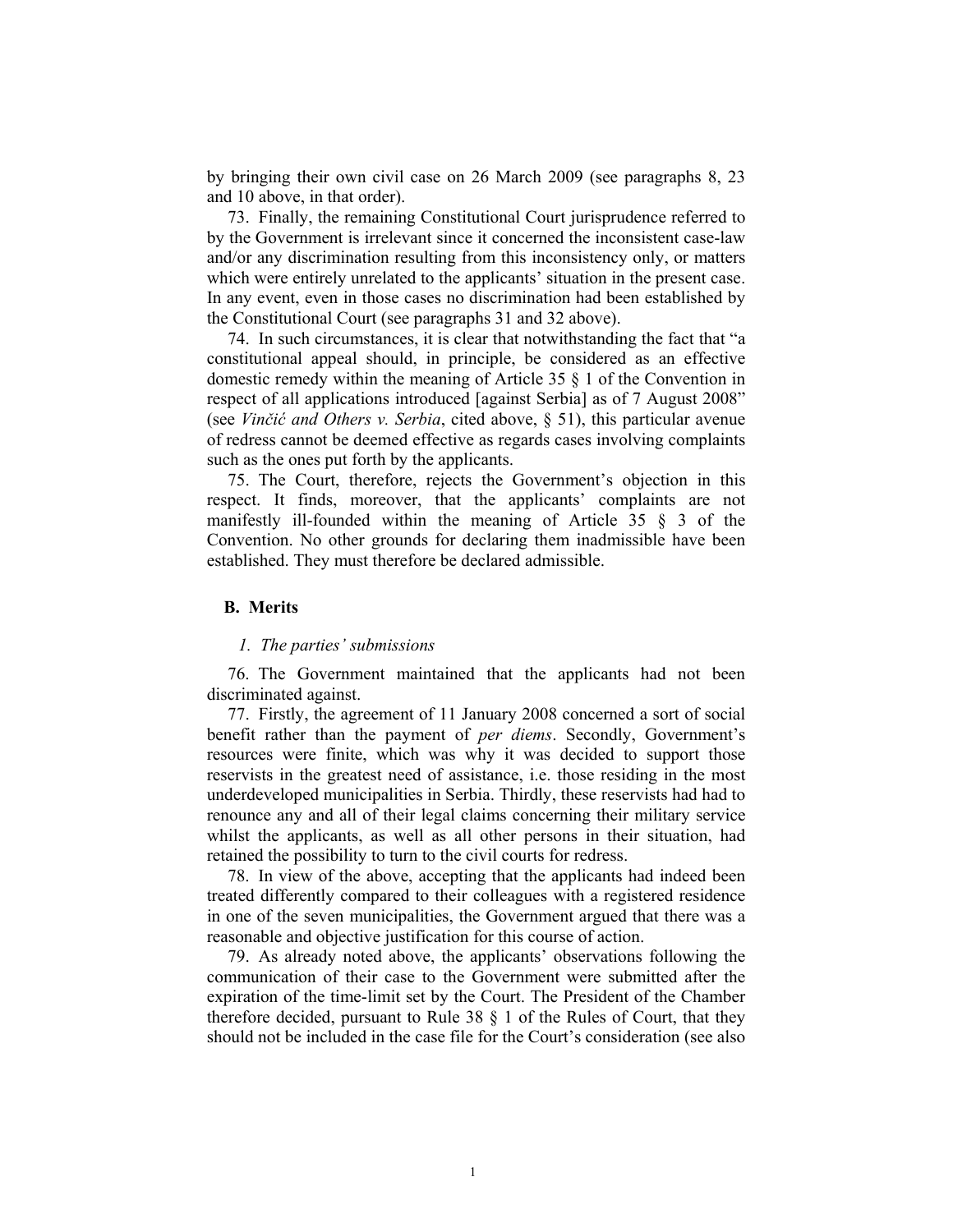paragraph 20 of the Practice Direction on Written Pleadings). All factual updates, however, were admitted to the file and transmitted to the Government for information.

### *2. The relevant principles*

80. The Court recalls that Article 14 complements the other substantive provisions of the Convention and the Protocols, but has no independent existence since it applies solely in relation to the "enjoyment of the rights and freedoms" safeguarded by those provisions. The application of Article 14 does not necessarily presuppose the violation of one of the substantive Convention rights. It is sufficient – and also necessary – for the facts of the case to fall "within the ambit" of one or more of the Convention Articles (see *Burden v. the United Kingdom* [GC], no. 13378/05, § 58, ECHR 2008-). The prohibition of discrimination in Article 14 thus extends beyond the enjoyment of the rights and freedoms which the Convention and Protocols require each State to guarantee. It applies also to those additional rights, falling within the general scope of any Convention article, for which the Contracting State has voluntarily decided to provide. This principle is well entrenched in the Court's case-law. It was expressed for the first time in the *Case "relating to certain aspects of the laws on the use of languages in education in Belgium" v. Belgium (Merits)* (judgment of 23 July 1968, Series A no. 6, § 9).

81. The Court has also established in its case-law that only differences in treatment based on an identifiable characteristic, or "status", are capable of amounting to discrimination within the meaning of Article 14 (*Kjeldsen, Busk Madsen and Pedersen v. Denmark*, 7 December 1976, § 56, Series A no. 23). Moreover, in order for an issue to arise under Article 14 there must be a difference in the treatment of persons in analogous, or relevantly similar, situations (*D.H. and Others v. the Czech Republic* [GC], no. 57325/00, § 175, ECHR 2007; *Burden v. the United Kingdom* [GC], cited above, § 60). Such a difference of treatment is discriminatory if it has no objective and reasonable justification, in other words, if it does not pursue a legitimate aim or if there is no reasonable relationship of proportionality between the means employed and the aim sought to be realised. The Contracting State enjoys a margin of appreciation in assessing whether and to what extent differences in otherwise similar situations justify a different treatment (*Burden v. the United Kingdom* [GC], cited above,  $§ 60$ ).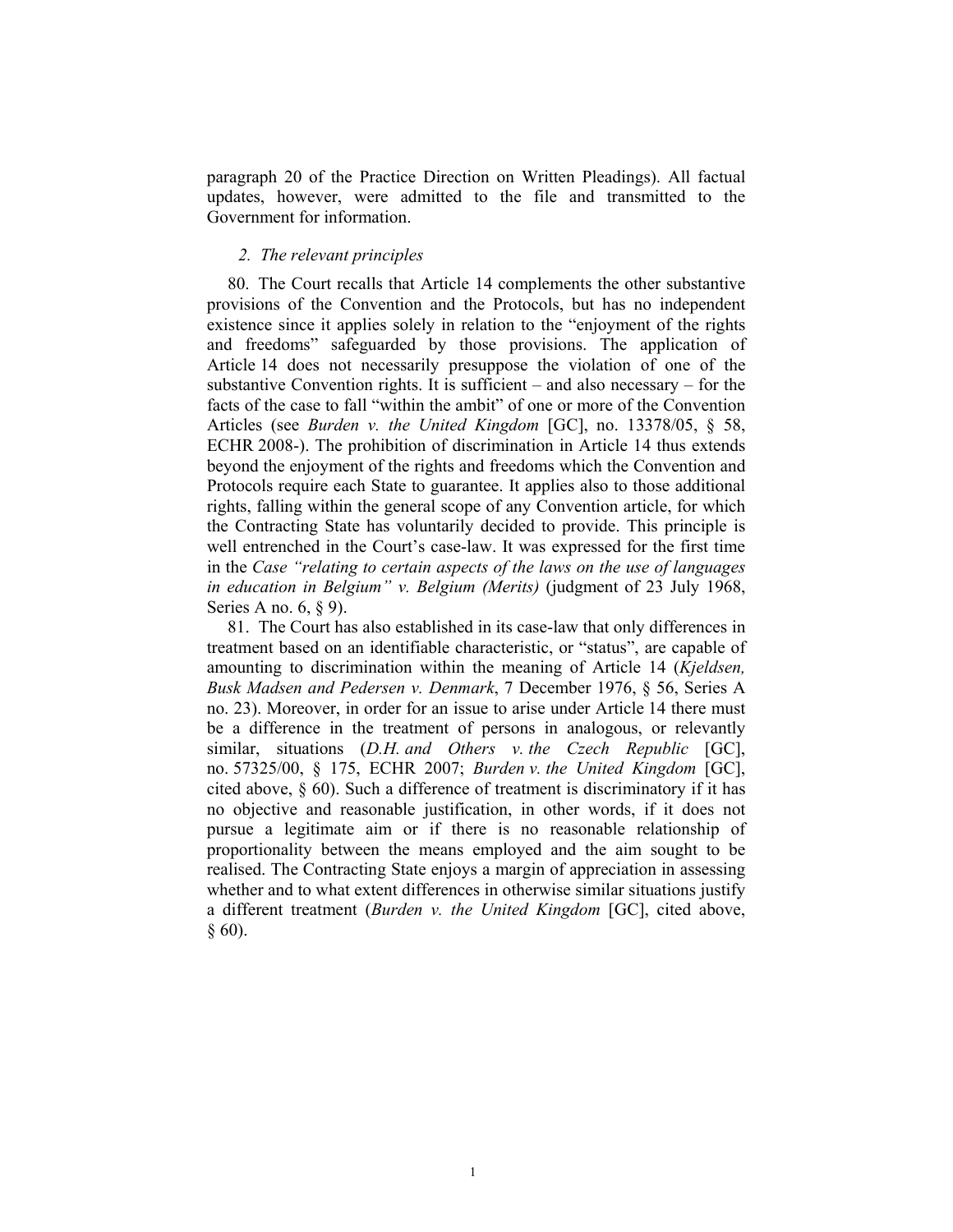#### *3. The Court's assessment*

#### **(a) Applicability of Article 14 of the Convention read in conjunction with Article 1 of Protocol No. 1**

82. The Court notes that the applicants' *per diems* had been formally recognised as the respondent State's outstanding pecuniary obligation as of 1999 (see paragraph 6 above). The Court also notes that the payments referred to in the agreement of 11 January 2008, i.e. the applicants' exclusion therefrom, were themselves connected to the said entitlements (see paragraphs 8 and 21 above). It follows, therefore, that the applicants' complaints concern rights which are of a "sufficiently pecuniary" nature to fall within the ambit of Article 1 of Protocol No. 1 (see, *mutatis mutandis*, *Willis v. United Kingdom*, no. 36042/97, § 36, ECHR 2002-IV).

83. The Court considers further that, since the applicants were allegedly discriminated against on a ground of distinction covered by Article 14 of the Convention, namely their registered residence (see, *mutatis mutandis*, *Carson and Others v. the United Kingdom* [GC], no. 42184/05, § 66, ECHR 2010, respectively), that provision must also be applicable to their complaints.

#### **(b) Compliance with Article 14 of the Convention taken in conjunction with Article 1 of Protocol No. 1**

84. The Court notes that the payments referred to in the agreement of 11 January 2008 and endorsed by the Government on 17 January 2008, were clearly *per diems*, not social benefits awarded to persons in need. In this respect it fully endorses the reasoning offered by the Serbian Commissioner for the Protection of Equality described at paragraph 23 above.

85. Further, the said agreement provided that the reservists residing in the municipalities of Kuršumlija, Lebane, Bojnik, Žitorađa, Doljevac, Prokuplje and Blace would be guaranteed gradual payment of a part of their entitlements. These municipalities were apparently chosen because of their "underdeveloped status", which implied the reservists' indigence. The reservists themselves, however, were never under an obligation to provide any proof in this regard, whilst the applicants in the present case, just like all other reservists without a registered residence in these municipalities, could not benefit from the agreement, i.e. the Government's subsequent decision endorsing it, *irrespective of their means*. Hence, even though the Government's submission regarding their limited resources is not to be taken lightly, in the context of a possible "legitimate aim", their response to the entire situation was nothing short of arbitrary (see paragraph 23 above).

86. Finally, the Government's suggestion that, unlike the reservists with a residence in one of the said seven municipalities, the applicants had an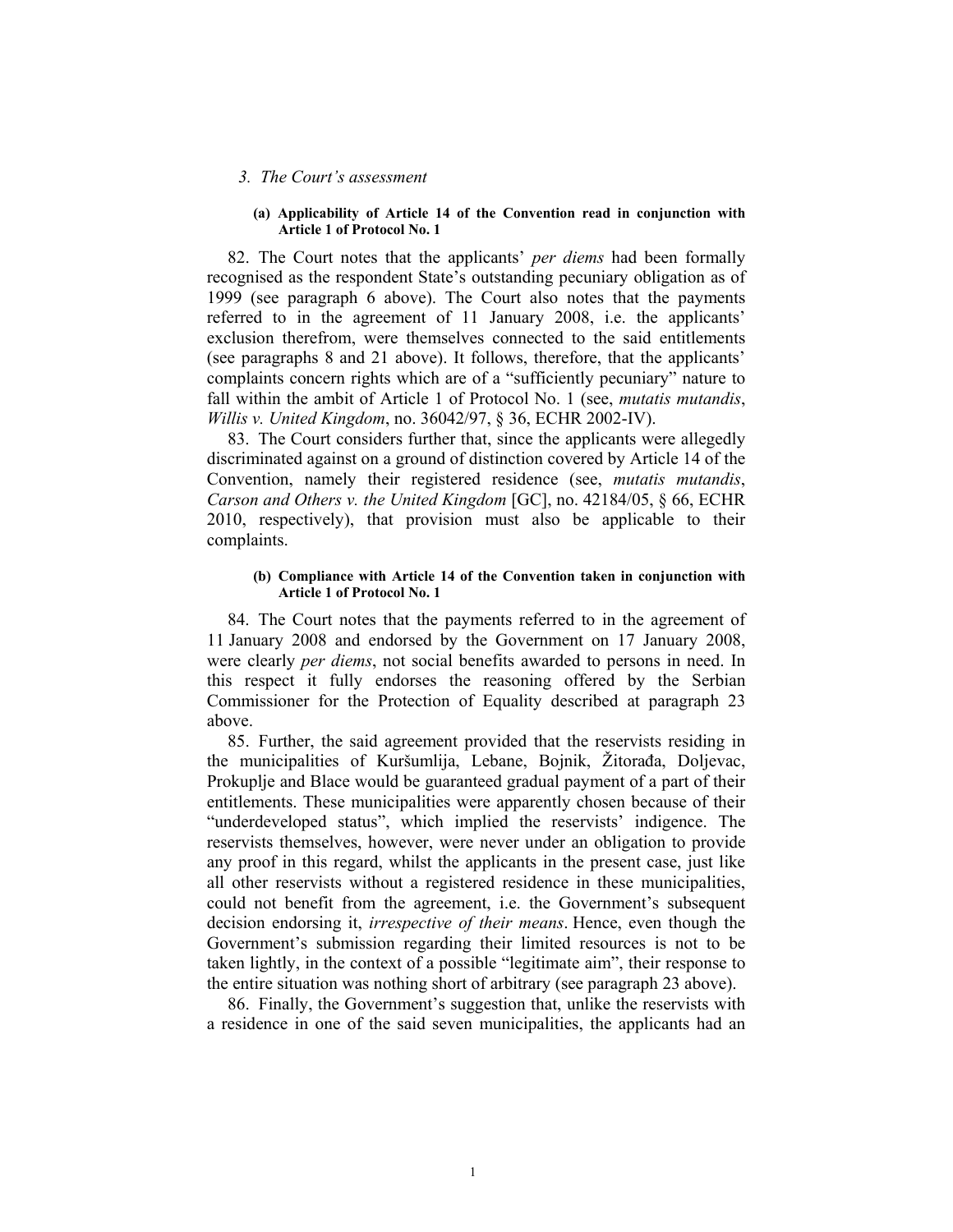opportunity to turn to the civil courts for redress is a circular one since this is exactly what the applicants attempted to do, but to no avail.

87. In view of the foregoing and notwithstanding the State's margin of appreciation, the Court cannot but conclude that there was no "objective and reasonable justification" for the differential treatment of the applicants merely on the basis of their residence. There has accordingly been a violation of Article 14 of the Convention taken in conjunction with Article 1 of Protocol No. 1.

#### IV. ALLEGED VIOLATION OF ARTICLE 1 OF PROTOCOL NO. 12

88. The applicants' discrimination complaints were also communicated by the Court to the Government under Article 1 of Protocol No. 12.

89. However, having regard to its finding under Article 14 above, the Court declares these complaints admissible but considers that they need not be examined separately on their merits (see, *mutatis mutandis*, *Savez crkava "Riječ života" and Others v. Croatia*, no. 7798/08, §§ 114 and 115, 9 December 2010).

### V. ARTICLE 41 OF THE CONVENTION

90. Article 41 of the Convention provides:

"If the Court finds that there has been a violation of the Convention or the Protocols thereto, and if the internal law of the High Contracting Party concerned allows only partial reparation to be made, the Court shall, if necessary, afford just satisfaction to the injured party."

91. Each applicant claimed EUR 3,000 for the pecuniary and nonpecuniary damage suffered, as well as EUR 250 for the costs and expenses incurred in connection with the proceedings before the Court. The applicants also noted that the civil proceedings at issue could be re-opened (see paragraph 35 above).

92. The Government maintained that these claims were belated.

93. The Court notes that the applicants' just satisfaction claims were set out on the application form but were only resubmitted (posted) on 5 March 2012, four days after the expiry of their time-limit for so doing, which timelimit had itself been imposed upon the Court's transmission of the Government's initial observations. The applicants have therefore failed to comply with Rule 60 §§ 2 and 3 of the Rules of Court, as well as paragraph 5 of the Practice Direction on Just Satisfaction Claims, which, in so far as relevant, provides that the Court "will also reject claims set out on the application form but not resubmitted at the appropriate stage of the proceedings and claims lodged out of time". The applicants' just satisfaction claims must therefore be dismissed.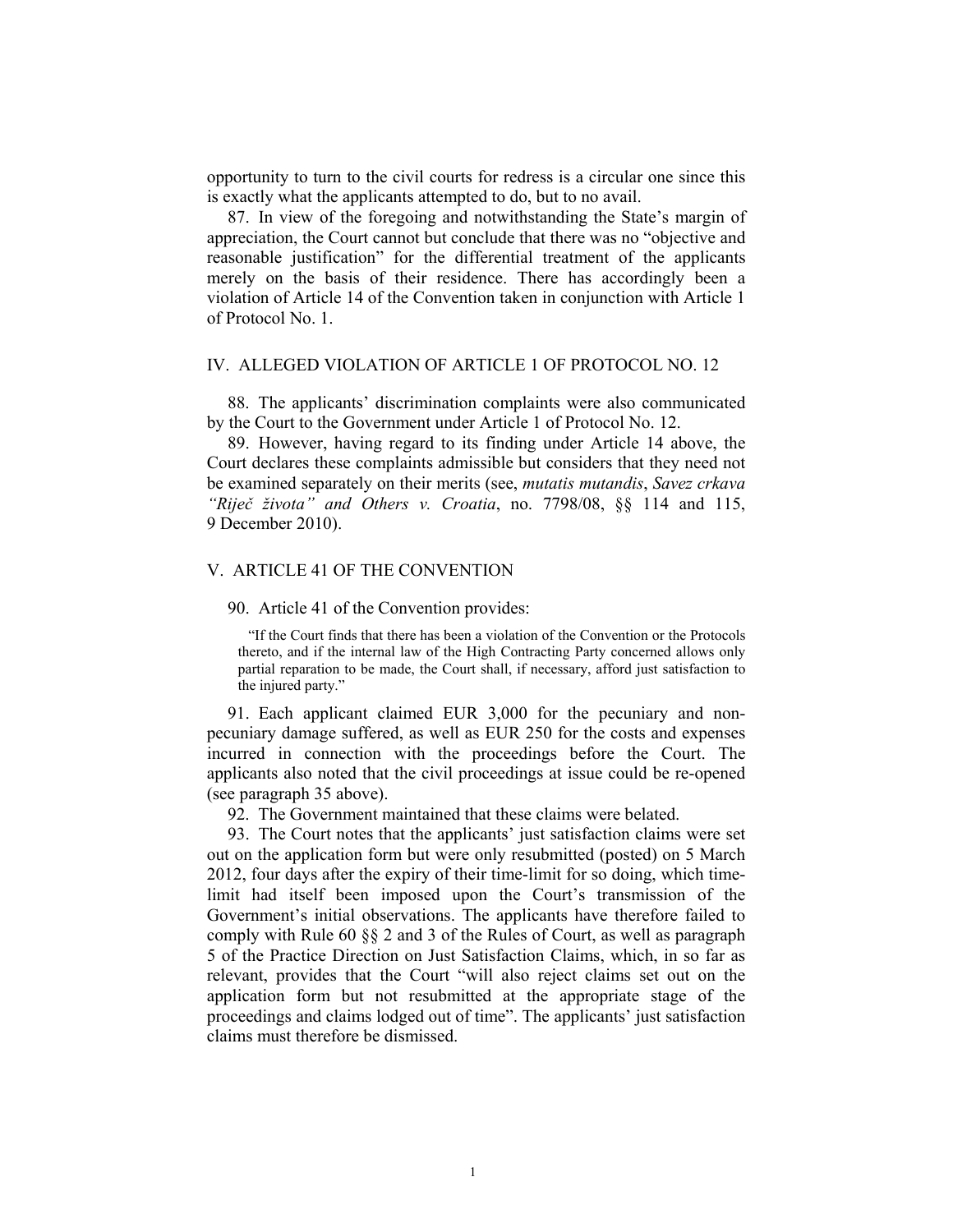#### VI. APPLICATION OF ARTICLE 46 OF THE CONVENTION

### 94. Article 46 of the Convention provides:

"1. The High Contracting Parties undertake to abide by the final judgment of the Court in any case to which they are parties.

2. The final judgment of the Court shall be transmitted to the Committee of Ministers, which shall supervise its execution."

95. Given these provisions, it follows, *inter alia*, that a judgment in which the Court finds a breach imposes on the respondent State a legal obligation not just to pay those concerned any sums awarded by way of just satisfaction, but also to choose, subject to supervision by the Committee of Ministers, the general and/or, if appropriate, individual measures to be adopted in their domestic legal order to put an end to the violation found by the Court and to redress, in so far as possible, the effects thereof (see *Scozzari and Giunta v. Italy* [GC], nos. 39221/98 and 41963/98, § 249, ECHR 2000-VIII).

96. In view of the above, as well as more than 3,000 applications currently pending before the Court raising the same discrimination issue (directly or indirectly), the respondent Government must, within six months from the date on which the present judgment becomes final in accordance with Article 44 § 2 of the Convention, take all appropriate measures to secure non-discriminatory payment of the war *per diems* in question to all those entitled. It is understood that certain reasonable and speedy factual and/or administrative verification procedures may be necessary in this regard.

97. As regards many similar applications already pending before it, the Court decides to adjourn them during the said interval. This decision is without prejudice to the Court's power at any moment to declare inadmissible any such case or to strike it out of its list in accordance with the Convention.

## FOR THESE REASONS, THE COURT

- 1. *Decides* unanimously to join the applications;
- 2. *Declares* by a majority the complaints under Article 14 of the Convention read in conjunction with Article 1 of Protocol No. 1, as well as the complaints under Article 1 of Protocol No. 12, admissible;
- 3. *Declares* unanimously the remaining complaints inadmissible;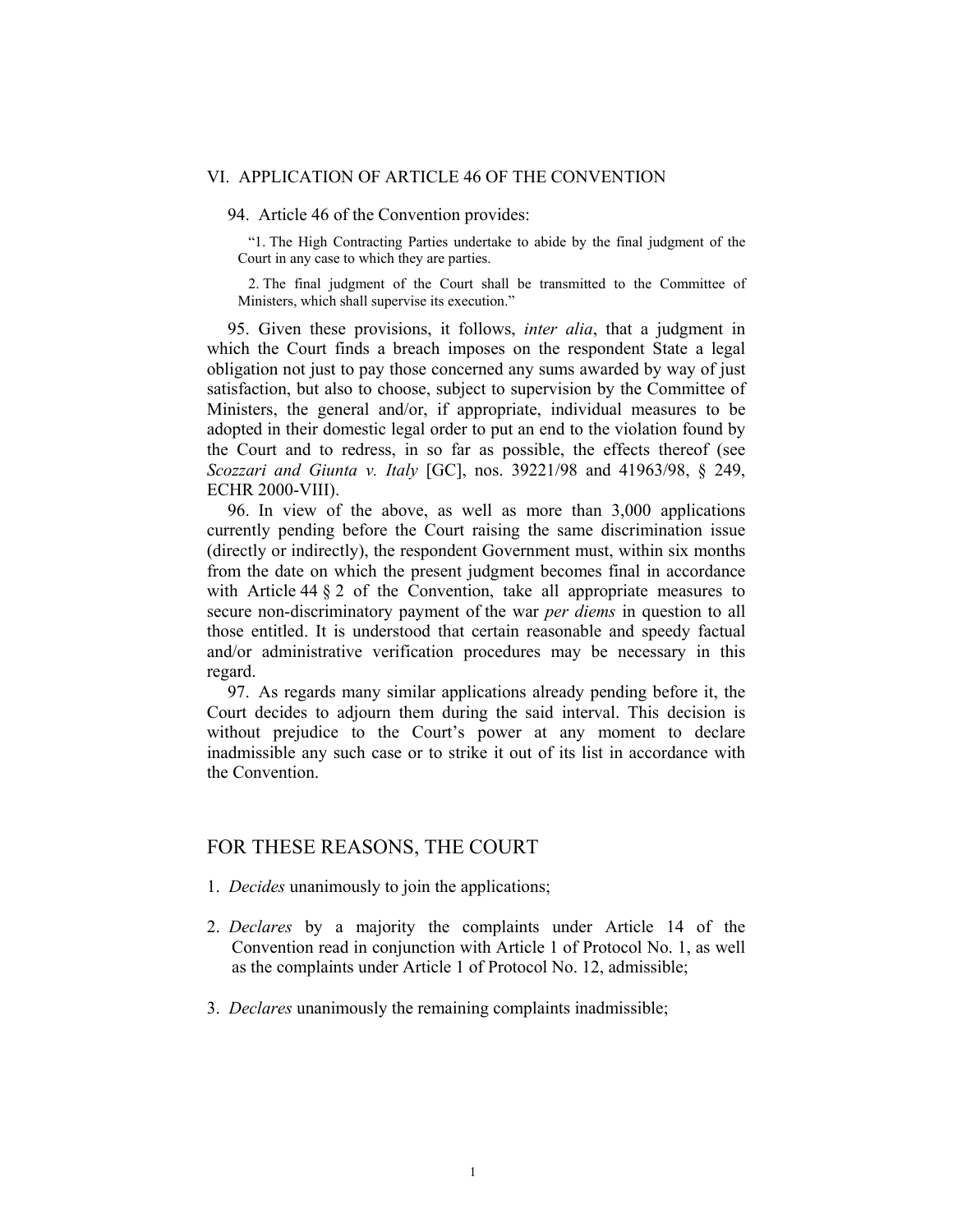- 4. *Holds* by 6 votes to 1 that there has been a violation of Article 14 of the Convention read in conjunction with Article 1 of Protocol No. 1;
- 5. *Holds* unanimously that there is no need to examine separately the complaints under Article 1 of Protocol No. 12;
- 6. *Holds* by 6 votes to 1 that the respondent Government must, within six months from the date on which the present judgment becomes final in accordance with Article 44 § 2 of the Convention, take all appropriate measures to secure non-discriminatory payment of the war *per diems* in question to all those entitled, it being understood that certain reasonable and speedy factual and/or administrative verification procedures may be necessary in this regard;
- 7. *Decides* by a majority to adjourn, for six months from the date on which the present judgment becomes final, all similar applications already pending before the Court, without prejudice to the Court's power at any moment to declare inadmissible any such case or to strike it out of its list of cases in accordance with the Convention;
- 8. *Dismisses* unanimously the applicants' claims for just satisfaction.

Done in English, and notified in writing on 28 August 2012, pursuant to Rule 77 §§ 2 and 3 of the Rules of Court.

| Françoise Elens-Passos | Françoise Tulkens |
|------------------------|-------------------|
| Deputy Registrar       | President         |

In accordance with Article 45  $\S$  2 of the Convention and Rule 74  $\S$  2 of the Rules of Court, the separate opinion of Judge Sajó is annexed to this judgment.

> F.T. F.E.P.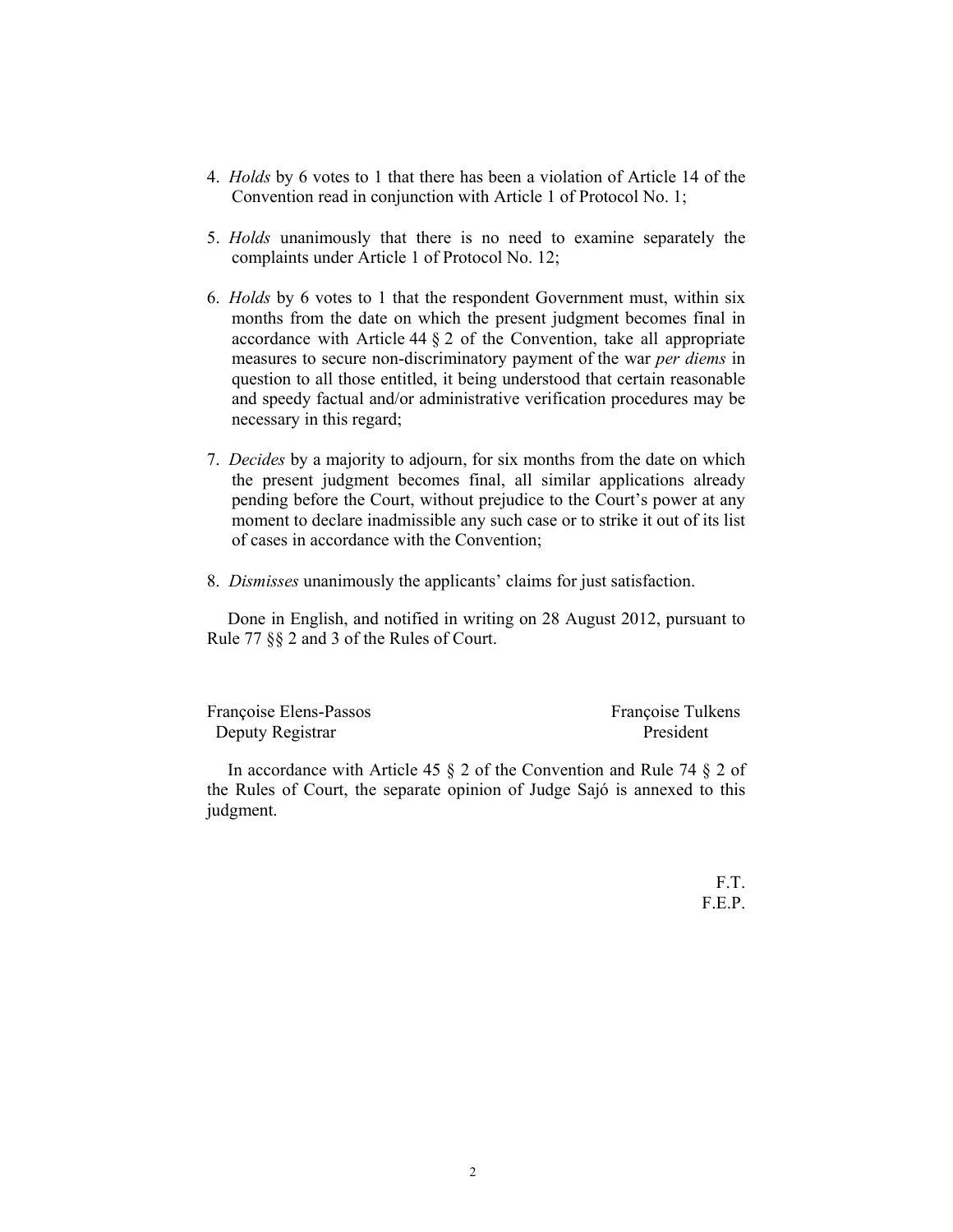## PARTLY CONCURRING AND PARTLY DISSENTING OPINION OF JUDGE SAJÒ

I am in full agreement with my colleagues regarding their conclusion that the complaints with regard to the alleged violation of Article  $6 \& 1$  of the Convention must be rejected. However, to my regret I have to dissent regarding the finding of a violation of Article 14 of the Convention read in conjunction with Article 1 of Protocol No. 1. I voted against the admissibility of the complaint submitted in that regard, partly in view of the facts established in the context of the admissibility of the Article 6  $\S$  1 complaint.

The applicant's appeal is pending before the Constitutional Court. In respect of Serbia a constitutional appeal is considered a generally effective remedy to be exhausted (*Vinčić and Others v. Serbia*, nos. 44698/06 and others, December 2009). In that case the Court stated that "a constitutional appeal should, in principle, be considered an effective domestic remedy ... in respect of all applications" (paragraph 51). The present judgment argues that it is incumbent on the Government claiming non-exhaustion to satisfy the Court that the remedy was an effective one at the relevant time. This position disregards the fact that *Vinčić* reversed that burden. Moreover, one cannot prove a negative. As the Government have demonstrated, the Constitutional Court dealt with decisions concerning other reservists, considering inconsistencies in the case law. In a case decided on 17 February 2011 where the applicants also referred to discrimination (paragraph 29) the Constitutional Court accepted that the complaint could be related to the right to equal protection, but it stated that the issue was the statute of limitations. These considerations apply to the applicants' claims both under Article 6 and under Article 14 in conjunction with Article 1 of Protocol No. 1.

It seems that the Court is of the opinion that the 2008 Agreement on the payment to some groups of reservists created a right that is not subject to the statute of limitations. Of course, the legal nature of the Agreement and its applicability to the applicants are matters intimately related to the interpretation of domestic law. It is not for an international court to offer its interpretation of this law in the absence of domestic interpretation, especially where the Constitutional Court is considering the matter.

Even assuming that the application is admissible, I am not convinced that Article 14 is applicable as there is no possession right in the present case that would trigger the applicability of Article 14. The Court notes, in paragraph 82 of the judgment, that "the applicants' *per diems* had been formally recognised as the respondent State's outstanding pecuniary obligation as of 1999 (see paragraph 6 above)", and states that the applicants' complaints concern rights which are of a "sufficiently pecuniary" nature to fall within the ambit of Article 1 of Protocol No. 1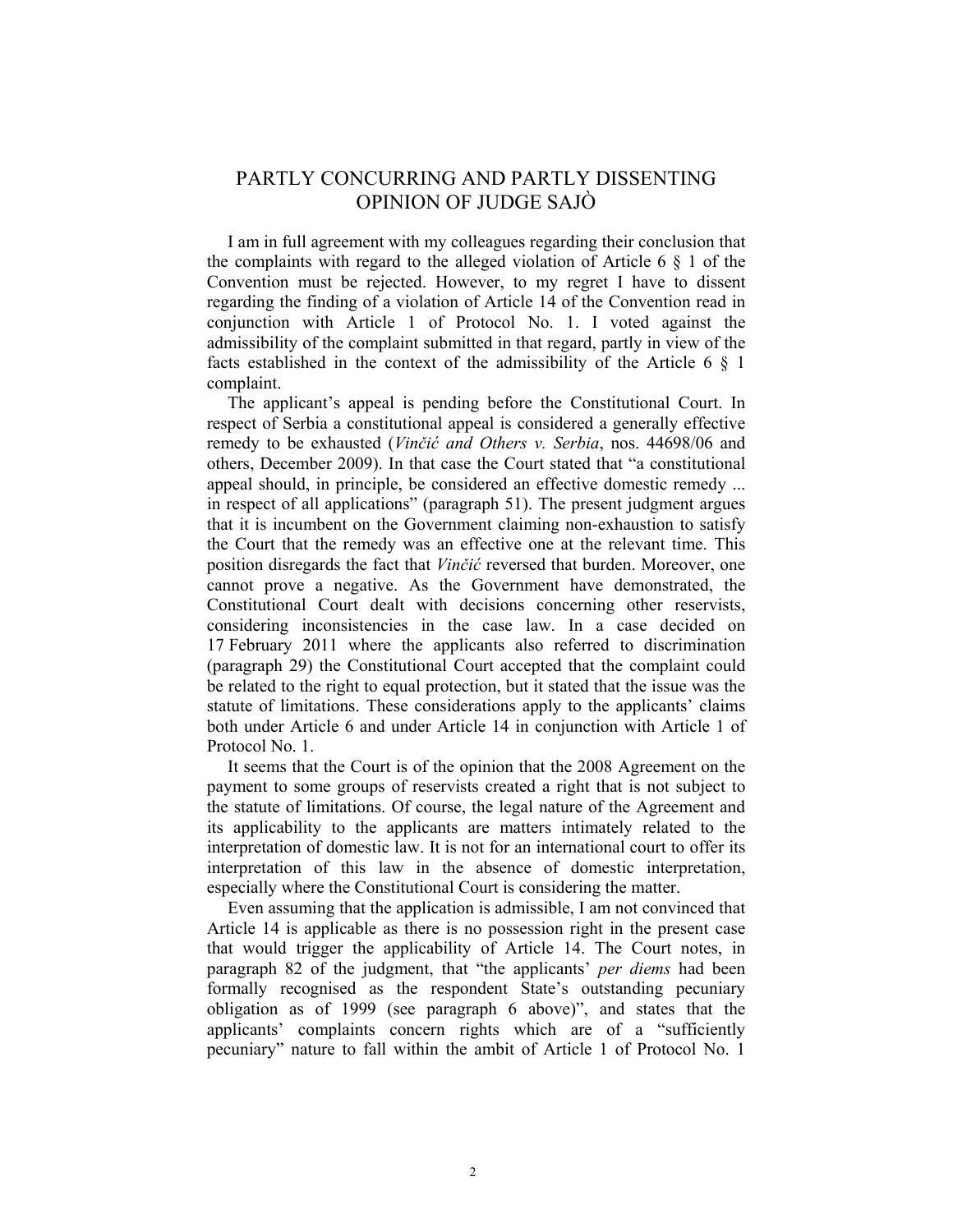(see, *mutatis mutandis*, *Willis v. the United Kingdom*, no. 36042/97, § 36, ECHR 2002-IV). In *Willis*, however, the amount and the conditions of applicability of a statutorily defined benefit were not contested, only that the applicant was not entitled to it on discriminatory grounds. The present case is different. A "claim" can constitute a "possession" within the meaning of Article 1 of Protocol No. 1 if it is sufficiently established to be enforceable (*Stran Greek Refineries and Stratis Andreadis v. Greece*, 9 December 1994, § 59, Series A no. 301-B). No court ever established an enforceable claim in respect of the applicants, whose entitlement remains unrecognised; nor do they have a recognised specific claim that is not enforceable only because of the statute of limitations. No court ever recognised a specific claim. The court of first instance recognised the claim only in the sense that it had the legal nature of a damage compensation claim, but it could not rule on the merits (that is, whether the applicants were or were not entitled to a given amount of compensation) because it was barred from doing so by its correct finding that the statute of limitations applied. Therefore the applicants' claim for damages remains speculative.

One could, of course, argue that the applicants had a legitimate expectation under the Agreement. In that context, at least arguably, the statute of limitations would not apply. In that case, however, the Court should have waited for the final judgment of the Constitutional Court, also in view of the fact that in so far as the Agreement was applicable to the applicants (a disputed matter) it was certainly to be implemented gradually. There is a working group tasked with addressing the requests of all reservists, though it is not clear that the group is charged to act *ex gratia* or in recognition of specific claims. Given the *prima facie* more favourable handling of the claims of some other reservists, I fully respect and understand the position of my colleagues, but I find that in the circumstances of the case, even in view of the troubling delays, considerations of subsidiarity should have prevailed.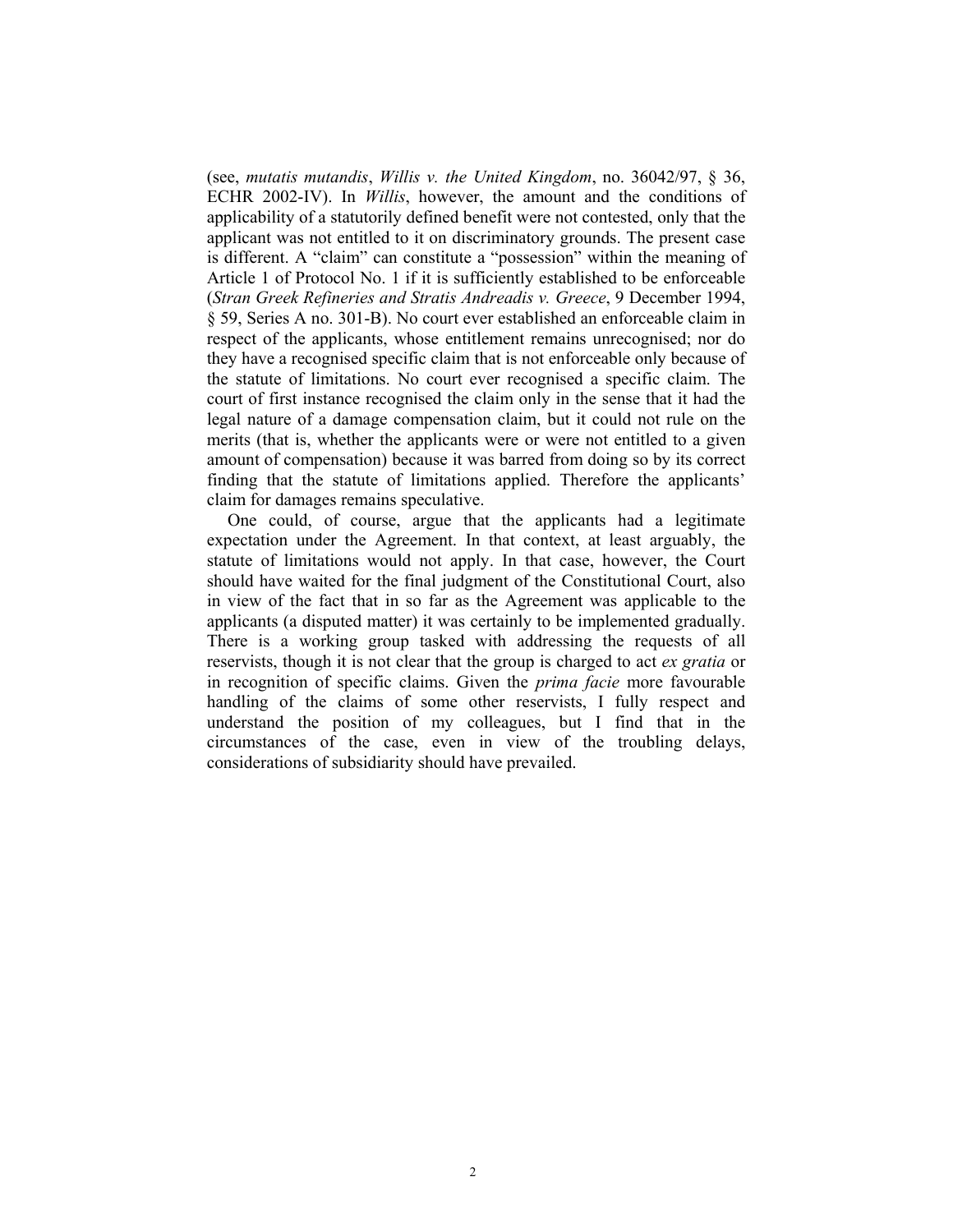# Annex

| No. | <b>Application</b><br>nos. | Applicant's name<br>Date of birth<br><b>Place of residence</b> |
|-----|----------------------------|----------------------------------------------------------------|
| 1.  | 17153/11                   | Boban VUČKOVIĆ<br>27/09/1971<br>Niš                            |
| 2.  | 17157/11                   | Ljubiša VELIČKOVIĆ<br>24/08/1954<br>Selo Prva Kutina           |
| 3.  | 17160/11                   | Igor VELIČKOVIĆ<br>10/06/1979<br>Niš                           |
| 4.  | 17163/11                   | Saša GROZDANOVIĆ<br>29/04/1975<br>Niška Banja                  |
| 5.  | 17168/11                   | Dragan GROZDANOVIĆ<br>05/12/1967<br>Niška Banja                |
| 6.  | 17173/11                   | Ljubiša MILOŠEVIĆ<br>03/10/1959<br>Niš                         |
| 7.  | 17178/11                   | Miodrag NIKOLIĆ<br>29/02/1956<br>Niška Banja                   |
| 8.  | 17181/11                   | Siniša MILOŠEVIĆ<br>03/10/1958<br>Niš                          |
| 9.  | 17182/11                   | Grujica MARKOVIĆ<br>25/06/1965<br>Niš                          |
| 10. | 17186/11                   | Radomir TODOROVIĆ<br>15/07/1958<br>Niška Banja                 |
| 11. | 17343/11                   | Dejan ZDRAVKOVIĆ<br>19/11/1971<br>Sićevo                       |
| 12. | 17344/11                   | Marjan MITIĆ<br>10/02/1969<br>Niš                              |
| 13. | 17362/11                   | <b>Branislav MILIĆ</b><br>15/08/1944<br>Niš                    |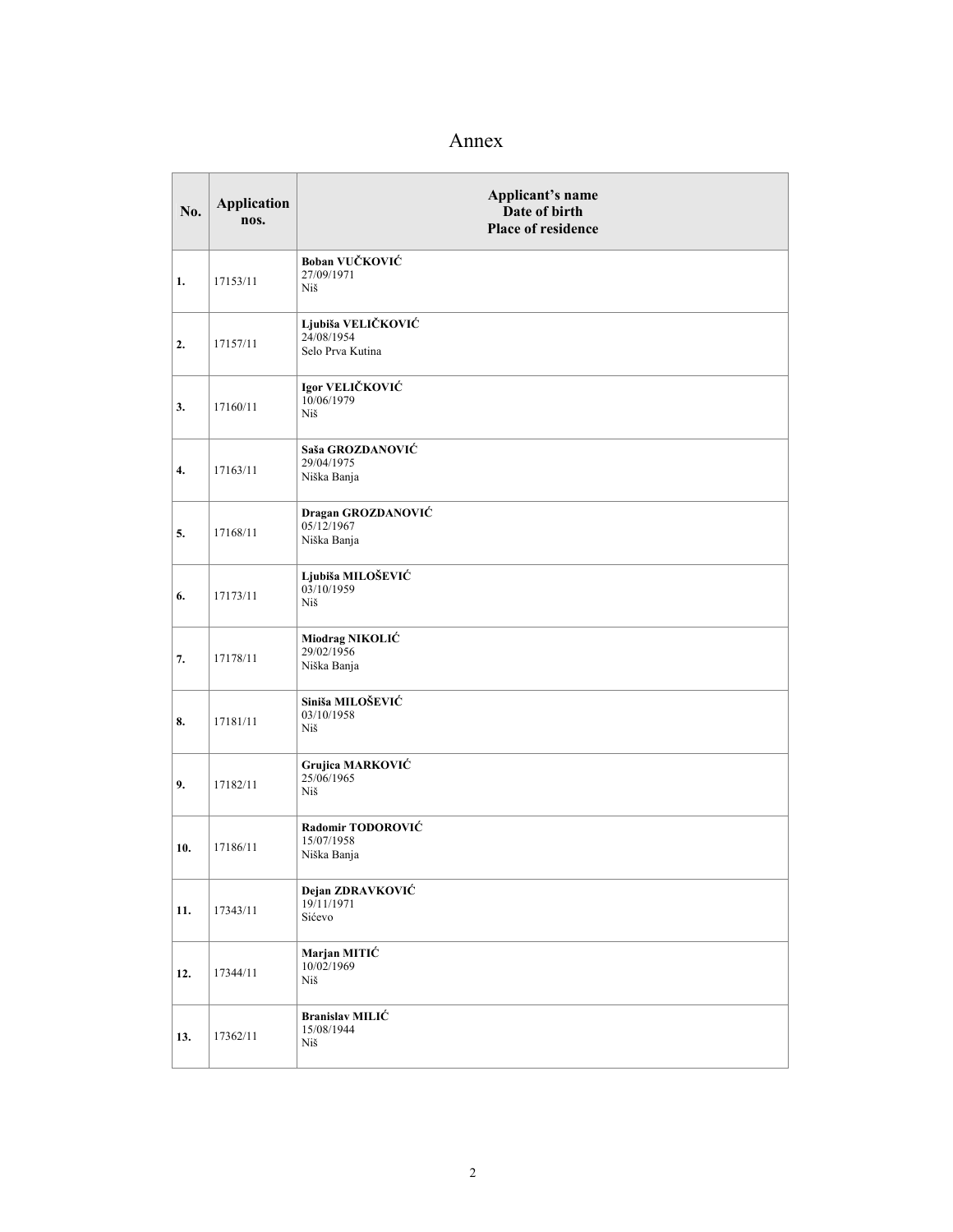| 14. | 17364/11 | Miroslav STOJKOVIĆ<br>01/09/1947<br>Doljevac           |
|-----|----------|--------------------------------------------------------|
| 15. | 17367/11 | Dejan SEKULIĆ<br>09/08/1970<br>Niška Banja             |
| 16. | 17370/11 | Slavoljub LUČKOVIĆ<br>24/06/1955<br>Niš                |
| 17. | 17372/11 | <b>Goran LAZAREVIĆ</b><br>17/08/1970<br>Niš            |
| 18. | 17377/11 | Goran MITIĆ<br>15/02/1979<br>Niš                       |
| 19. | 17380/11 | Petar ADAMOVIĆ<br>02/08/1952<br>Niš                    |
| 20. | 17382/11 | Radisav ZLATKOVIĆ<br>12/04/1952<br>Niš                 |
| 21. | 17386/11 | Jovan RANĐELOVIĆ<br>25/02/1944<br>Niš                  |
| 22. | 17421/11 | <b>Bratislav MARKOVIĆ</b><br>26/05/1949<br>Niška Banja |
| 23. | 17424/11 | Desimir MARKOVIĆ<br>08/07/1965<br>Niš                  |
| 24. | 17428/11 | Časlav SPASIĆ<br>21/02/1960<br>Niš                     |
| 25. | 17431/11 | Ljubiša NIKOLIĆ<br>05/12/1958<br>Selo Jelašnica        |
| 26. | 17435/11 | Dragan ĐORĐEVIĆ<br>19/02/1957<br>Niška Banja           |
| 27. | 17438/11 | Radiša ĆIRIĆ<br>10/02/1958<br>Niška Banja              |
| 28. | 17439/11 | Siniša PEŠIĆ<br>31/10/1961<br>Niš                      |
| 29. | 17440/11 | Boban CVETKOVIĆ<br>28/08/1967<br>Niška Banja           |